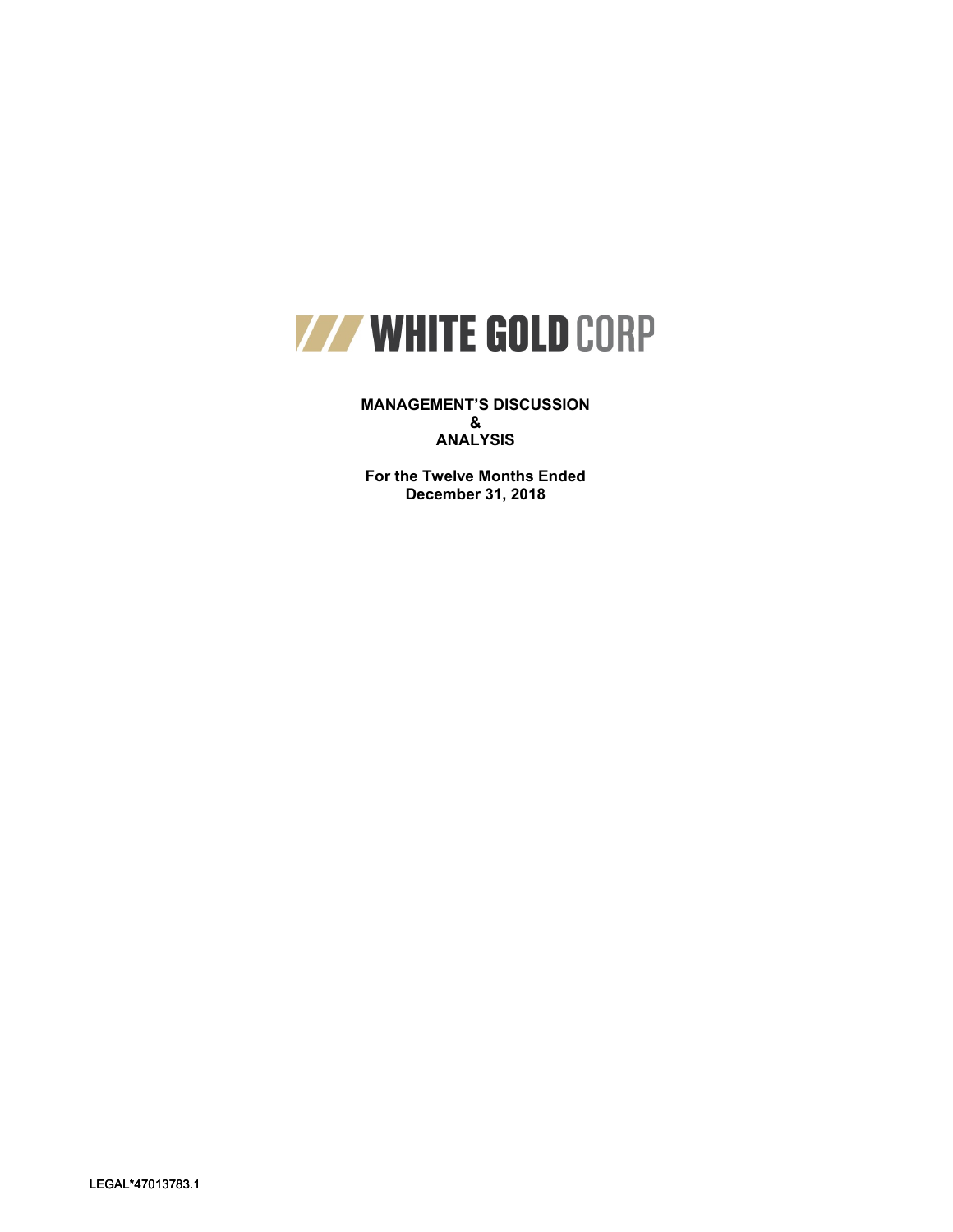The following Management's Discussion and Analysis ("MD&A") as of April 29, 2019 should be read in conjunction with White Gold Corp's (the "Company" or "White Gold") Audited Consolidated Annual Financial Statements for the fiscal year ended December 31, 2018 (together, the "Financial Statements") and accompanying notes thereto which have been prepared in accordance with International Financial Reporting Standards ("IFRS"). All figures are in Canadian dollars. Additional information relating to the Company is available on SEDAR a[t www.sedar.com.](http://www.sedar.com/)

Management is responsible for the preparation and integrity of the Consolidated Financial Statements, including the maintenance of appropriate information systems, procedures and internal controls. Management also ensures that information used internally or disclosed externally, including the Consolidated Financial Statements and MD&A, is complete and reliable.

The Company's board of directors (the "Board") follows recommended corporate governance guidelines for public companies to ensure transparency and accountability to shareholders. The Board's audit committee meets with management quarterly to review the Consolidated Financial Statements including the MD&A and to discuss other financial, operating and internal control matters.

## **Forward-Looking Statements**

Certain statements contained in the following MD&A and elsewhere constitute forward-looking statements. Such forward-looking statements involve a number of known and unknown risks, uncertainties and other factors that may cause the actual results, performance or achievements of the Company to be materially different from any future results, performance or achievements expressed or implied by such forward-looking statements. Often, but not always, forward-looking statements can be identified by the use of words such as "plans", "expects", "budgeted", "scheduled", "estimates", "continues", "forecasts", "projects", "predicts", "intends", "anticipates" or "believes", or variations of, or the negatives of, such words and phrases, or statements that certain actions, events or results "may", "could", "would", "should", "might" or "will" be taken, occur or be achieved. The forward-looking statements in this MD&A speak only as of the date of this MD&A or as of the date specified in such statements. Readers are cautioned not to place undue reliance on these forward-looking statements, which speak only as of the date the statements were made, and readers are advised to consider such forward-looking statements in light of the risks set forth in the Company's filings and herein. Additional information regarding the Company, including copies of the Company's continuous disclosure materials is available through the SEDAR [\(www.sedar.com\)](http://www.sedar.com/).

The table below sets forth the significant forward-looking information included in this MD&A.

| <b>Forward-Looking Information</b>   | <b>Key Assumptions</b>                                    | <b>Most Relevant Risk Factors</b>   |
|--------------------------------------|-----------------------------------------------------------|-------------------------------------|
| The Company's working capital as     | The operating and exploration                             | Unforeseen costs to the             |
| at December 31, 2018 is              | activities of the Company for the                         | Company will arise; any             |
| anticipated to be adequate for it to | twelve-month period ending                                | particular operating cost           |
| continue operations for the next 12  | December 31, 2019, and the costs                          | increase or decrease from the       |
| month period ending December         | associated therewith, will be                             | date of the estimation; changes     |
| 31, 2019                             | consistent with the Company's                             | in operating and exploration        |
|                                      | current expectations; and equity                          | activities; changes in economic     |
|                                      | markets, exchange and interest                            | conditions; timing of               |
|                                      | rates and other applicable<br>economic conditions will be | expenditures                        |
|                                      | favourable to the Company                                 |                                     |
|                                      |                                                           |                                     |
| The Company's properties may         | The actual results of the                                 | Commodity price volatility;         |
| contain economic deposits of         | Company's exploration and                                 | uncertainties involved in           |
| minerals                             | development activities will be                            | interpreting geological data and    |
|                                      | favourable; operating, exploration                        | confirming title to acquired        |
|                                      | and development costs will not                            | properties; inability to secure     |
|                                      | exceed the Company's                                      | necessary property rights; the      |
|                                      | expectations; all requisite                               | possibility that future exploration |
|                                      |                                                           |                                     |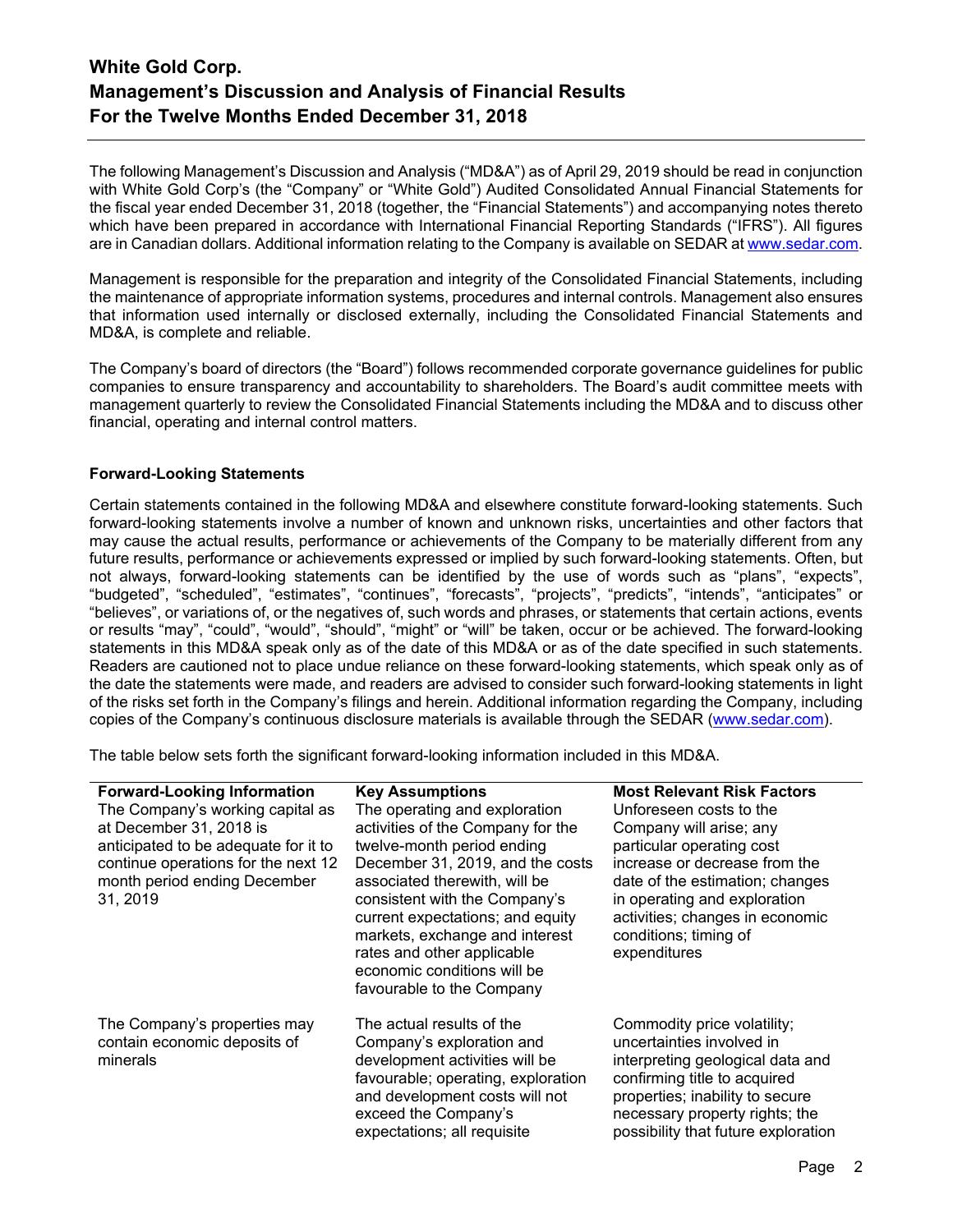|                                                                                                                             | regulatory and governmental<br>approvals for exploration projects<br>and other operations will be<br>received on a timely basis upon<br>terms acceptable to the Company,<br>and applicable political and<br>economic conditions are<br>favourable to the Company; the<br>price of applicable commodities<br>and applicable interest and<br>exchange rates will be favourable<br>to the Company; no title disputes<br>exist or will arise with respect to<br>the Company's properties; and the<br>Company has or will obtain<br>adequate property rights to<br>support its exploration and<br>development activities. | results will not be consistent with<br>the Company's expectations;<br>increases in costs;<br>environmental compliance and<br>changes in environmental and<br>other applicable legislation and<br>regulation; interest rate and<br>exchange rate fluctuations;<br>changes in economic and<br>political conditions. |
|-----------------------------------------------------------------------------------------------------------------------------|----------------------------------------------------------------------------------------------------------------------------------------------------------------------------------------------------------------------------------------------------------------------------------------------------------------------------------------------------------------------------------------------------------------------------------------------------------------------------------------------------------------------------------------------------------------------------------------------------------------------|-------------------------------------------------------------------------------------------------------------------------------------------------------------------------------------------------------------------------------------------------------------------------------------------------------------------|
| Planned exploration activities,<br>including, but not limited to, the<br>2019 Exploration Program                           | The Company will carry out its<br>exploration activities as planned;<br>the actual results of the<br>Company's exploration and<br>development activities will be<br>favourable                                                                                                                                                                                                                                                                                                                                                                                                                                       | The Company may need to modify<br>plans for exploration activities<br>depending on results, costs,<br>permitting and timing of such<br>activities; the possibility that future<br>exploration results will not be<br>consistent with the Company's<br>expectations                                                |
| Timing and payments of any<br>royalties payable (including<br>advance royalty payments) on the<br>properties of the Company | That royalty payments will be<br>made when due.                                                                                                                                                                                                                                                                                                                                                                                                                                                                                                                                                                      | That royalty payments will not be<br>made when due                                                                                                                                                                                                                                                                |

Accordingly, readers should not place undue reliance on forward-looking statements. The Company does not undertake to update any forward-looking statements, except in accordance with applicable securities laws.

Inherent in forward-looking statements are risks, uncertainties and other factors beyond the Company's ability to predict or control. Please also make reference to those risk factors identified or otherwise indirectly referenced in the "Risks and Uncertainties" section below. Readers are cautioned that the above chart does not contain an exhaustive list of the factors or assumptions that may affect the forward-looking statements contained in this MD&A, and that the assumptions underlying such statements may prove to be incorrect. Actual results and developments are likely to differ, and may differ materially, from those expressed or implied by the forward-looking statements contained in this MD&A.

Forward-looking statements involve known and unknown risks, uncertainties and other factors that may cause the Company's actual results, performance or achievements to be materially different from any of its future results, performance or achievements expressed or implied by forward-looking statements. All forward-looking statements herein are qualified by this cautionary note. Accordingly, readers should not place undue reliance on forwardlooking statements. The Company undertakes no obligation to update publicly or otherwise revise any forwardlooking statements whether as a result of new information or future events or otherwise, except as may be required by law. If the Company does update one or more forward-looking statements, no inference should be drawn that it will make additional updates with respect to those or other forward-looking statements, unless required by law.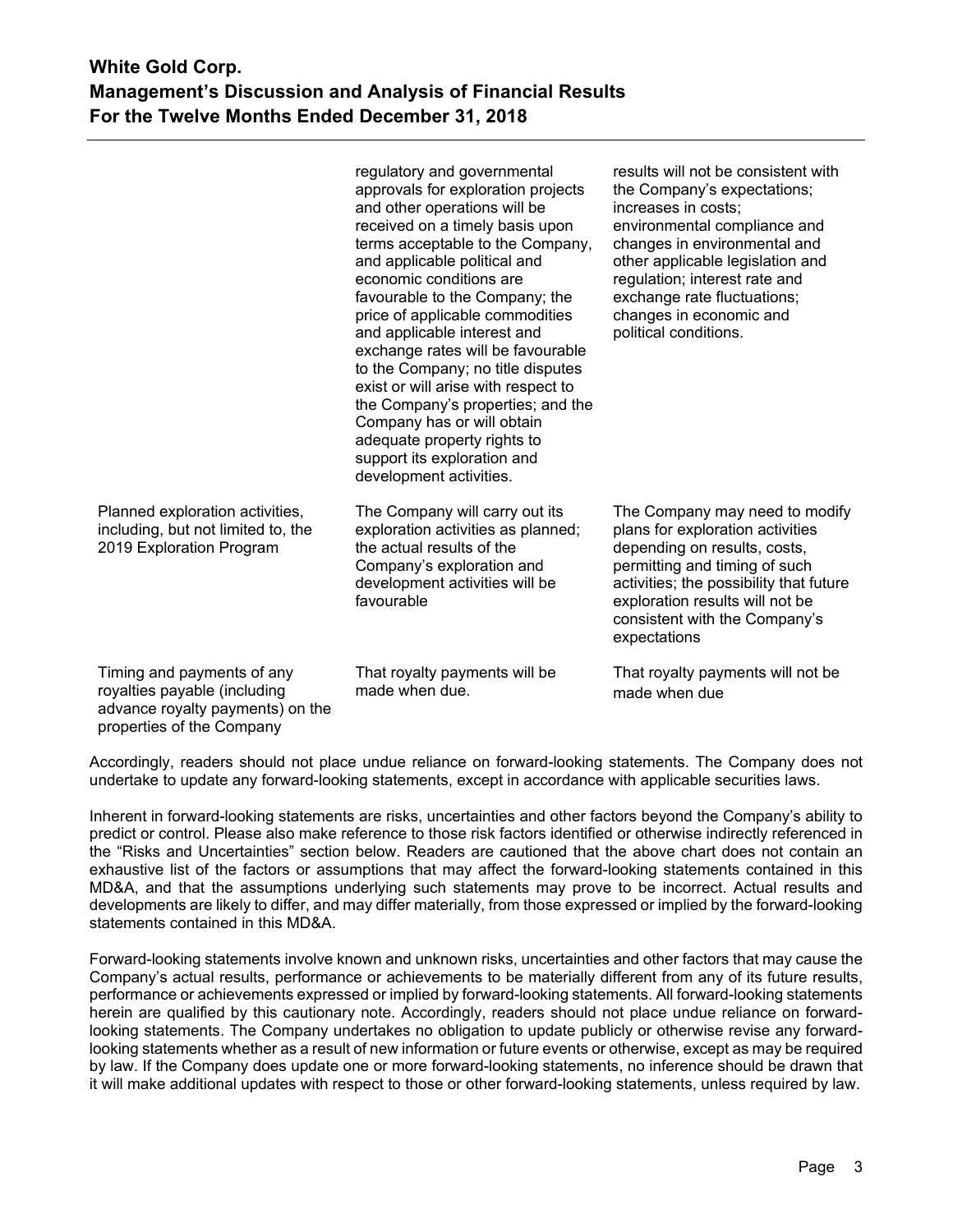## **History of Business**

The Company was incorporated on March 26, 1987 under the provisions of the Company Act of British Columbia and was transitioned to the *Business Corporations Act (British Columbia)* on September 30, 2005. The Company changed its name to "G4G Capital Corp." on January 23, 2015. The Company is classified as a 'Junior Natural Resource-Mining' company.

The Company then changed its name to "White Gold Corp." on December 19, 2016 and in connection with its rebranding, the Company registered to continue its corporate existence in the Province of Ontario.

The Company's head office is located at 82 Richmond Street East, Toronto, Ontario, Canada and the common shares of the Company (the "Common Shares") are listed on the TSX Venture Exchange (the "TSXV") under the symbol "WGO".

### **Company Overview**

White Gold Corp. is in the business of acquiring and exploring mineral properties. The Company owns a portfolio of 22,040 quartz claims across 35 properties covering approximately 439,000 hectares representing approximately 40% of the Yukon's White Gold District in Canada (the "White Gold District"). The properties range from grass roots to more advanced exploration projects, including the Golden Saddle and Arc deposits, purchased from Kinross Gold Corporation ("Kinross"). Certain portions of the claim packages are bordered by gold discoveries owned by Goldcorp Inc. and Western Copper & Gold Corporation. The Company is in the process of conducting exploration activities on its properties.

In 2017, the Company conducted exploration work on the newly acquired White Gold property (the "White Gold Property") with the goal of validating historic drilling and working towards calculating a current mineral resource estimate. Exploration work was also performed on various other properties which are included in its regional package. Results defined numerous new anomalies/prospects through the soil sampling, GT Probe, IP-Resistivity, and DIGHEM surveys that warrant follow up work in subsequent exploration campaigns. RAB drill results on these regional properties also validated earlier stage exploration work, warranting further follow up.

The current resource estimate of the Golden Saddle deposit includes an Indicated resource of 959,840 gold ounces within 12,295,000 tonnes at 2.43 grams per tonne gold and an Inferred resource of 243,060 gold ounces within 4,275,000 tonnes at 1.77 g/t gold using a 0.5 g/t cutoff. The Arc Zone is located to the south and adjacent to the Golden Saddle deposit, includes an Indicated resource of 1,130 gold ounces within 30,000 tonnes at 1.19 grams per tonne gold and an Inferred resource of 39,430 gold ounces within 881,000 tonnes at 1.39 g/t gold ounces of gold using a 0.5 g/t cutoff.

In 2018, the Company has continued to conduct exploration with the goal to expand on its flagship Golden Saddle and Arc Zone resources located on the White Gold property, as well as test several regional targets on its extensive land package.

Significant results this year include several new high-grade discoveries including the Vertigo discovery, and along trend with Golden Saddle, the Ryan's Showing and Golden Saddle West discoveries.

### **Company Update**

On October 27, 2016 (the "Effective Date"), the Company entered into an agreement pursuant to which it was granted the option (the "Option") to purchase 21 properties comprising approximately 12,301 quartz claims (the "Claims") located in the White Gold District from Shawn Ryan and Wildwood Exploration Inc. ("Wildwood"). Wildwood is a corporation wholly owned by Mr. Ryan, who is a director and officer of the Company. The Claims, covering approximately 249,000 hectares, are grouped in six project areas covering various prospective geological terrain in the White Gold District. The Claims represent all of Mr. Ryan's precious metal interests located in the White Gold District that are not in a current joint venture with third parties.

On December 22, 2016, the Company had exercised the Option by paying the following consideration to the vendors: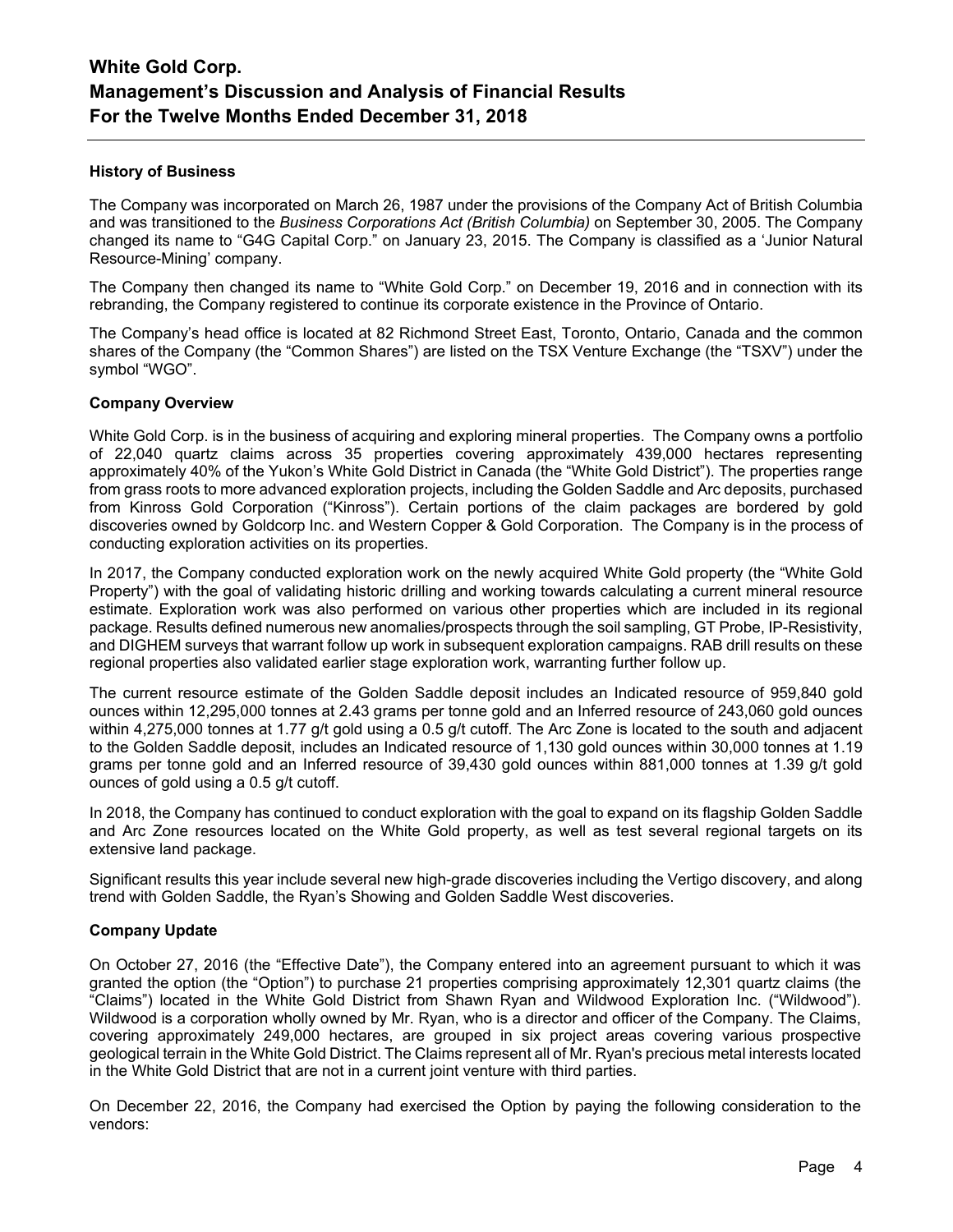- (i) Share consideration of 7,000,000 Common Shares issuable to Mr. Ryan in two installments, 1,000,000 of which were issued within two business days of the Effective Date, and 6,000,000 of which were issued within 18 months of the Effective Date;
- (ii) Cash consideration of \$3.5 million; and
- (iii) Reimbursement of the vendors' staking expenses of up to \$40,000.

In connection with the Option, the Claims are subject to net smelter royalties aggregating 2%, which will also be payable on each quartz claim staked by the Company in an area of interest around the Claims during the five year period following the Effective Date, of which 1% is payable to Mr. Ryan and Wildwood, and 1% is payable to CapitalOne Asset Management Limited (an entity wholly-owned by a shareholder who owns approximately 19.6% of the Company on a partially diluted basis) as compensation for services rendered in connection with negotiating the terms of the Option.

On October 28, 2016, in connection with the Option, the Company also completed a non-brokered private placement for gross proceeds of \$3 million through the issuance of 15,000,000 units ("Units") (8,500,000 of which were "flow-through" Units and 6,500,000 of which were non-"flow through" Units) at a price of \$0.20 per Unit. Each Unit consists of one Common Share and one Common Share purchase warrant, with each such warrant entitling the holder to acquire one additional Common Share at an exercise price of \$0.27 for a period of three year from the Effective Date.

On December 13, 2016, the Company closed a strategic investment by Agnico Eagle Mines Ltd. ("Agnico Eagle") pursuant to which Agnico Eagle purchased 12.1 million Common Shares (representing 19.93% of the total number of issued and outstanding Common Shares at such time) at a price of \$1.20 per Common Share, for gross proceeds of \$14.52-million (the "Agnico Investment"). Concurrently with the Agnico Investment, the Company also closed an offering of an additional 2.9 million Common Shares at a price of \$1.20 per Common Share on a private placement basis for additional aggregate gross proceeds of \$3,480,000. The Company also issued 605,000 agent warrants, each exercisable for one common share at an exercise price of \$1.20 for a period of two years.

On March 21, 2017, the Company closed a brokered private placement of 5,555,500 Common Shares, issued on a "flow-through" basis, at a price of \$1.80 per Common Share, for aggregate gross proceeds of approximately \$9,999,900 (the "2017 Flow-Through Private Placement"). In connection with the 2017 Flow-Through Private Placement, Agnico Eagle maintained its approximate 19.93% interest in the Company. The Company also issued 305,552 agent warrants with an exercise price of \$1.70 per Common Share for a period of two years with fair value of \$325,506.

During the month of April 2017, an additional 606 new claims were staked over six of the Company's properties. The staking includes expansion of existing claim blocks in three areas (IND, Rice and Pilot) and staking of three new properties (Bell, Carlisle and BGC) based on interpretation of regional geochemical and geophysical data sets.

In May 2017 the Company commenced the 2017 exploration program (the "2017 Exploration Program") on its portfolio of projects in the White Gold District. The focus of the 2017 Exploration Program was to drill test new and previously defined high priority gold- in-soil trends and to further define and advance its other targets to drill ready status.

In May 18, 2017, the Company entered into a binding purchase agreement with Kinross pursuant to which the Company agreed to acquire the entities holding 100% of Kinross' properties in the White Gold District (the "Former Kinross Properties"), consisting of the White Gold Property, Black Fox, JP Ross, Yellow, and Battle properties (the "Acquisition"). The Former Kinross Properties are made up of 4,280 mineral claims encompassing approximately 86,000 hectares.

On June 14, 2017, the Company completed the Acquisition. Total consideration paid to Kinross consisted of:

- (i) the issuance of 17.5 million Common Shares;
- (ii) an upfront cash payment of \$10 million; and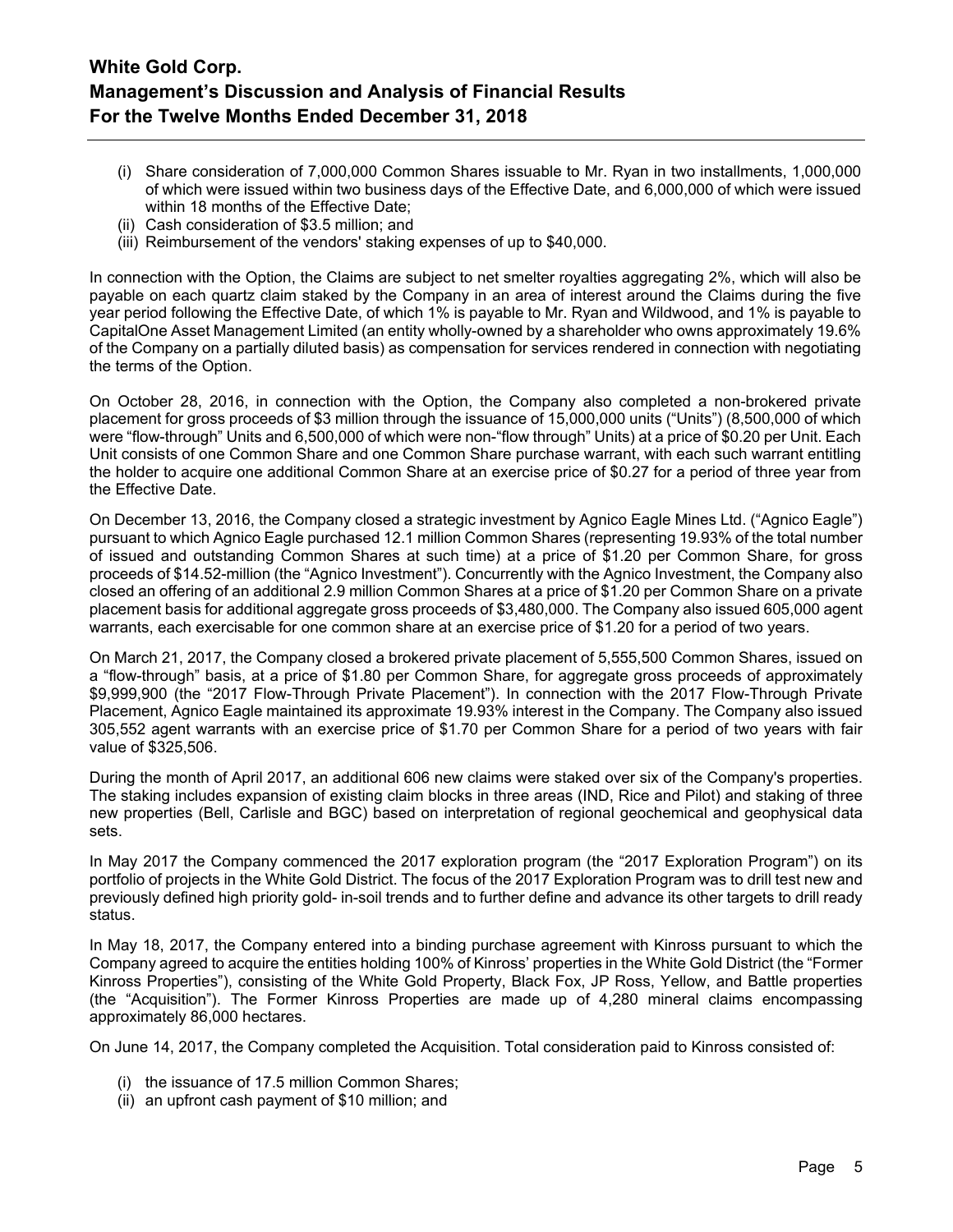- (iii) an obligation to pay up to \$15-million in future milestone payments related to the advancement specifically of the White Gold Property, payable as follows:
	- a. \$5-million upon announcement of a preliminary economic assessment;
	- b. \$5-million upon announcement of a feasibility study; and
	- c. \$5-million upon announcement of a positive construction decision.

In connection with the Acquisition, the Company completed a non‐brokered private placement with Agnico Eagle (the "Agnico Financing"), pursuant to which Agnico Eagle, in order to maintain its pro rata ownership interest in the Company, subscribed for 4,356,000 Common Shares at a price of \$2.01 per Common Share, for gross proceeds to the Company of \$8,755,560. The net proceeds from the Agnico Financing were used to finance a portion of the \$10-million cash payment for the Acquisition.

Following the completion of the Acquisition and the Agnico Financing, Agnico Eagle and Kinross each own approximately 19.9% of the issued and outstanding Common Shares.

On September 29, 2017, the Company filed a technical report entitled "Independent Technical Report for the White Gold Project, Dawson Range, Yukon, Canada" (the "**2017 White Gold Technical Report**"), dated effective September 15, 2017, prepared for the Company by Arseneau Consulting Services Inc., which summarizes the historic exploration work conducted on the White Gold Property by previous owners and operators. A copy of the 2017 White Gold Technical Report is available on SEDAR at [www.sedar.com.](http://www.sedar.com/)

On April 19, 2018, the Company filed an updated technical report entitled "Independent Technical Report for the White Gold Project, Dawson Range, Yukon, Canada" (the "**2018 White Gold Technical Report**"), dated effective March 5, 2018, prepared for the Company by Arseneau Consulting Services Inc., which includes the Company's first mineral resource estimate for the White Gold Property, which includes the Golden Saddle deposit and the Arc Zone deposit. A copy of the 2018 White Gold Technical Report is available on SEDAR at [www.sedar.com.](http://www.sedar.com/)

On July 5, 2018 the Company completed a brokered private placement of 10,526,720 Common Shares issued on a flow-through basis, at a price of \$0.95 per share, for aggregate gross proceeds of approximately \$10,000,000. In connection with the 2018 Flow-Through Private Placement, Agnico Eagle and Kinross maintained their approximate 19.9% interest in the Company respectively. The Company also issued 631,603 broker warrants in connection with the 2018 Flow-Through Private Placement.

On July 5, 2018, the Company granted 3,250,000 options to directors, officers, employees and consultants of the Company, each with an exercise price of \$0.95 per Common Share.

On October 15, 2018, the Company completed an acquisition from Independence Gold Corp. ("IGO") of the Flow, Work Creek and Henderson property claims for \$35,000 cash and 160,000 common shares of the Company.

On November 8, 2018, the Company completed a public offering consisting of the sale of 5,000,000 flow-through Common Shares issued at a price of \$2.00 per share for aggregate gross proceeds of approximately \$10,000,000, and a concurrent private placement consisting of the sale of 3,333,332 Common Shares at a price of \$1.50 per Common Share for aggregate gross proceeds of approximately \$5,000,000. In connection with their participation in the concurrent private placement, Agnico Eagle and Kinross maintained their approximate 19.6% interest in the Company, respectively. The Company also issued 300,000 broker warrants in connection with the public offering, with each broker warrant exercisable at a price of \$2.00 per Common Share.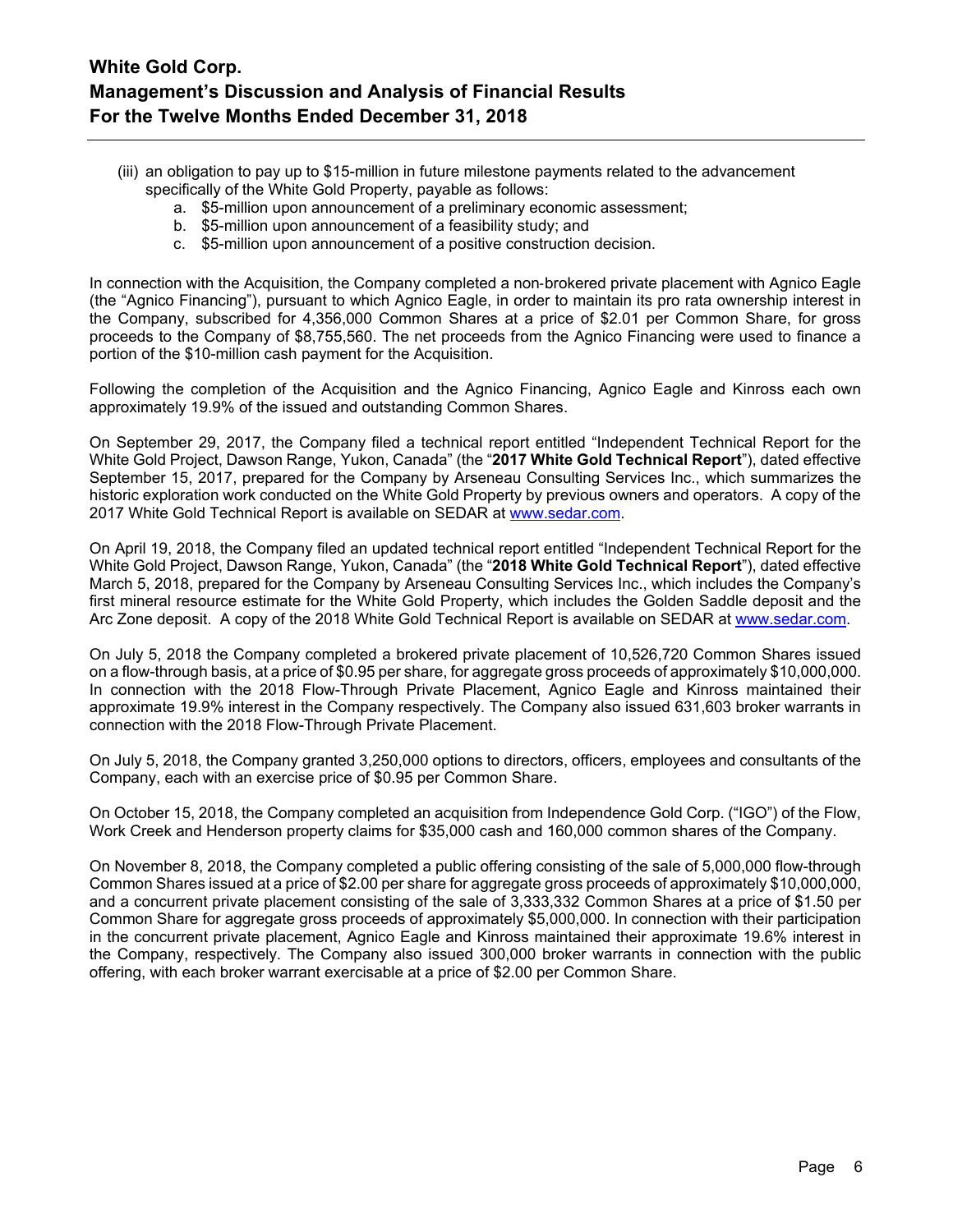## **Exploration and Evaluation Assets**

### **White Gold District Portfolio (Yukon, Canada)**

The following is a description of the Company's more significant claim areas, properties and/or targets in the White Gold District organized by area.

## **All assessment reports referenced below are publicly available through the Government of the Yukon - Department of Energy, Mines and Resources.**

## White Gold Property

The White Gold Property is located 95km south of Dawson City, Yukon. The property's 1,792 claims totaling 34,905 hectares are 100% owned by the Company. The property has an airstrip, barge access, and a fully operational 100-person camp. The property has two deposits with resource estimates, the Golden Saddle deposit and the Arc Zone deposit.

## *Golden Saddle Deposit*

The Golden Saddle consists of northeast trending, moderately north dipping, zones of structurally controlled gold mineralization associated disseminated to fracture controlled pyrite, quartz flooded breccias, and stockwork quartz veins with strong quartz-sericite-illite-ankerite alteration. The mineralized zone(s) come to surface and have been traced for approximately 500m along strike, to over 400m depth, and is open in multiple directions. Mineralization on all zones is open along strike, down dip and down plunge with grades increasing at depth. The current resource estimate of the Golden Saddle deposit includes an Indicated resource of 959,840 gold ounces within 12,295,000 tonnes at 2.43 grams per tonne gold and an Inferred resource of 243,060 gold ounces within 4,275,000 tonnes at 1.77 g/t gold using a 0.5 g/t cutoff.

### *Arc Zone Deposit*

The Arc Zone is located to the south and adjacent to the Golden Saddle deposit, includes an Indicated resource of 1,130 gold ounces within 30,000 tonnes at 1.19 grams per tonne gold and an Inferred resource of 39,430 gold ounces within 881,000 tonnes at 1.39 g/t gold ounces of gold using a 0.5 g/t cutoff.

In addition to the Golden Saddle and Arc Zone, numerous other target areas are known on the White Gold Property that the Company believes require evaluation and systematic follow up work, including drill testing. Two new discoveries, the GW West and Ryan's Surprise, were found through the Companies exploration efforts in 2018.

### *GS West*

GS West is a new shallow zone of gold mineralization has been discovered on trend with the Golden Saddle deposit at the Golden Saddle West ("GS West") target on its White Gold property, Yukon. The GS West target is located approximately 750m west of the Golden Saddle deposit, along a structural trend containing several other targets.

The mineralization is associated with a strongly sericite altered, coarse grained, augen orthogneiss with pyrite and molybdenite filled fractures, quartz veining, and localised brecciation. The zone occurs along the projection of the GS Main structure to the west and highlights the significant potential for additional zones of near surface mineralization in close proximity to the Golden Saddle deposit.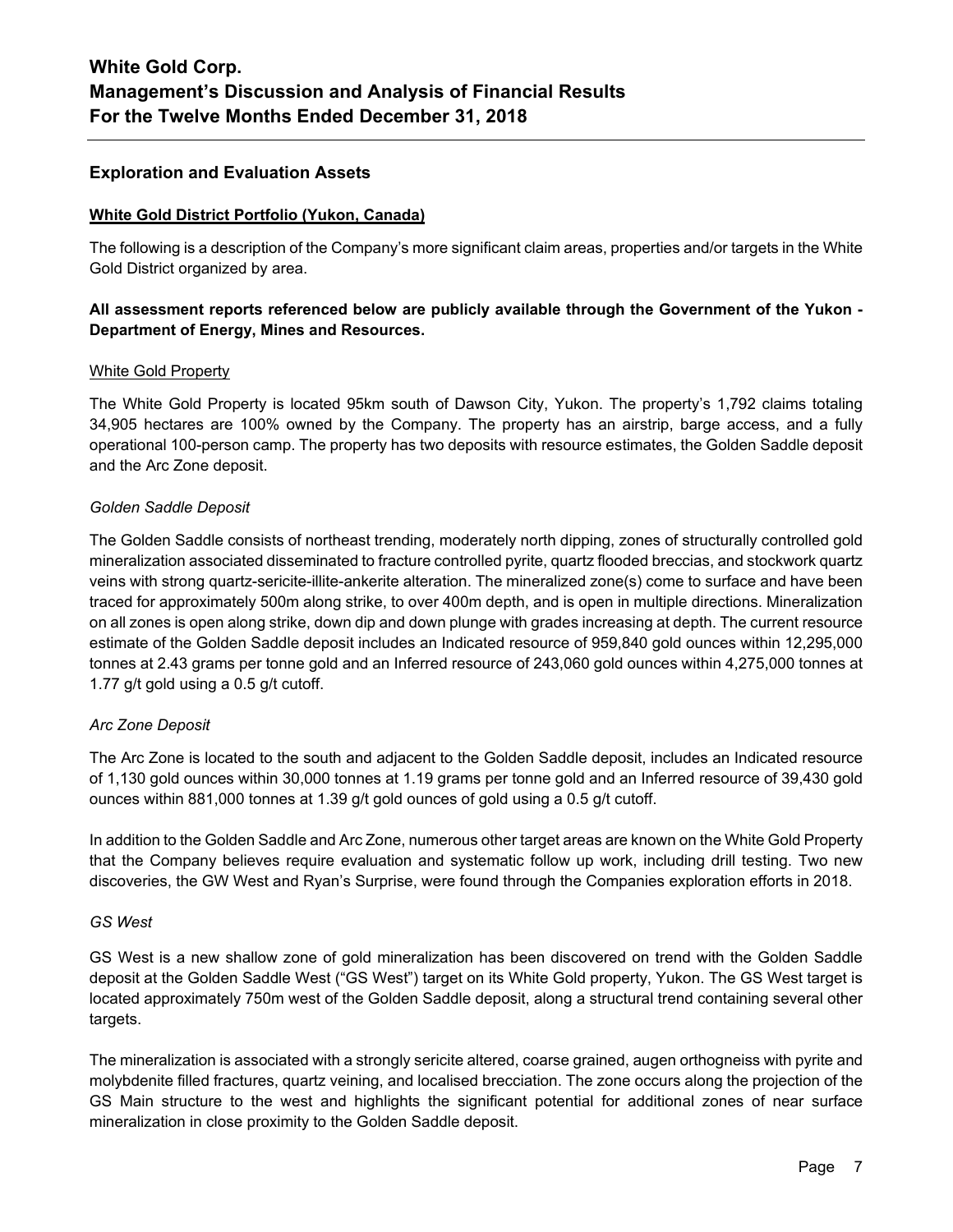The newly discovered zone was targeted with a revised geologic modeling based on DIGHEM, IP-Resistivity and historic drilling. The holes were targeting the interpreted intercept of the GS Main structure with a favorable felsic gneiss unit that hosts the majority of the resource in the adjacent Golden Saddle deposit. The discovery highlights the potential for additional, new surface, zones of mineralization adjacent to the Golden Saddle.

All three holes drilled in 2018 hit Golden Saddle style alteration and mineralization with the most significant results from WHTGS18D0184. Individual assays ranged from trace to 9.7 g/t Au.

WHTGS18D0184 returned 1.92 g/t Au over 24m from 117m depth, including 2.97 g/t Au over 10m from 118m depth and 8.12 g/t Au over 1.95m from 121.05m depth. The mineralization is associated with a strongly sericite altered, coarse grained, augen orthogneiss with pyrite and molybdenite filled fractures, quartz veining, and localised brecciation. The zone occurs along the projection of the GS Main structure to the west and highlights the significant potential for additional zones of near surface mineralization in close proximity to the Golden Saddle deposit.

## *Ryan's Showing*

The Ryan's Showing is located approximately 2km west of the Golden Saddle deposit on the White Gold property and consists of gold in soil anomalies (trace to 1576 ppb Au) associated with a distinct east-west oriented, north dipping, structure visible in Lidar imagery, DIGHEM, and IP-Resistivity. The area along trend from the Golden Saddle deposit to the Ryan Showing has been historically unexplored.

The newly discovered mineralized zone is associated with an east-west oriented, north dipping, structure as shown in Lidar imagery, DIGHEM and IP-Resistivity, which remains open along strike and at depth, and demonstrates the potential for multiple mineralized structures.

Four drill holes totalling 681.22m were completed on the Ryan's Showing this year. WHTRYN18RC001 returned 6.10m of 20.64 g/t Au from 83.82m depth, with individual assays in the zone ranging from 7.07 to 39.8 g/t Au. WHTRYN18RC002 is located 100m west of WHTRYN18RC001 and returned 13.72m of 5.02 g/t Au from 121.92m depth; including 4.57m of 9.25 g/t Au from 123.44m depth. The current geologic interpretation indicates that neither WHTRYN18RC003 & 004, located approximately 150m to the west and northwest of WHTRYN18002, respectively, were drilled deep enough to intersect the mineralized structure(s). The reported RC holes were drilled at a 180o azimuth and -60o dip.

## Sixty Mile Area

The Nolan property is a road accessible project located 50km west of Dawson City, Yukon. The property's 2,827 claims totaling 56,097 hectares are 100% owned by the Company. It is an underexplored district with historic placer gold production of over 0.5M oz, featuring mineralization associated with Sixty Mile-Pika (SMP) fault system and Cretaceous intrusions. Management believes that it holds the potential for structurally controlled Au-Ag, Au-Cu skarn, and Cu-Au+/-Mo porphyry style mineralization. Three prospective targets on the property are the Cali, Nine and Hart targets.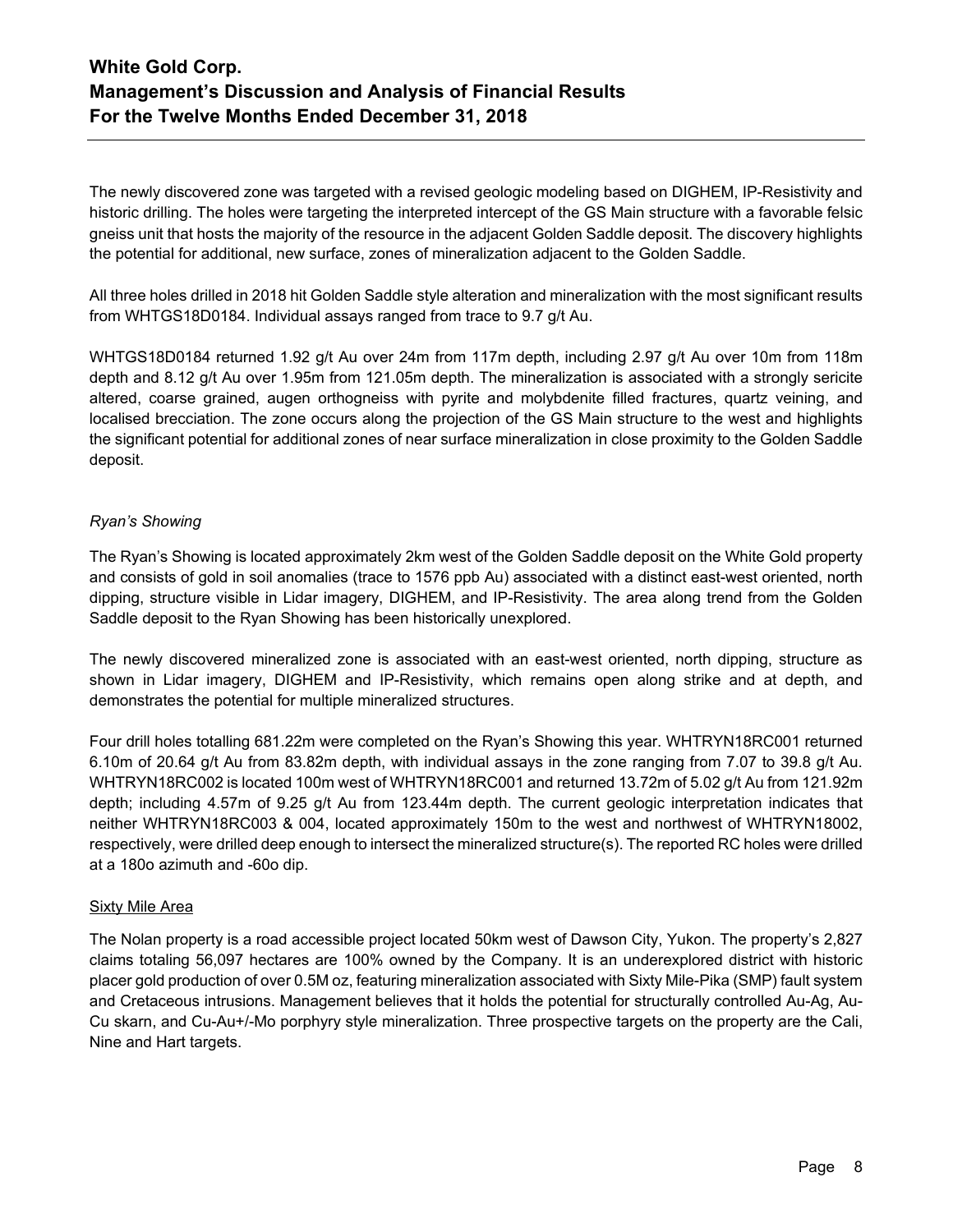## *Cali Target*

The Cali Target is a 2,500m x 250m Au soil anomaly associated with NE extension of SMP fault. Gold in soil values range from trace to 284.2ppb and are coincident with strongly anomalous Ag, As, Bi, Cu, & Pb. Historic rock grab samples from the area range from trace to up to 1.41 g/t Au and up to 0.55% Cu.

## *Nine Target*

The Nine target is an 850m x 500m Au in soil anomaly. Historic gold in soil values range from trace to 525.7 ppb Au and are coincident with strongly anomalous Ag, Bi, Pb, & Te. Historic rock grab samples range from trace to up to 4.23 g/t Au.

## *Hart Target*

Multiple Au in soil anomalies over a +4km trend along Hart Mt. Historic gold in soil values range from trace up to 645 ppb and are coincident with strongly anomalous Ag, Bi, & Te.

Historic exploration results for the Sixty Mile property are summarized in "Geological, geochemical and trenching assessment report of the Fifty Mile project, Sixty Mile area, Yukon Territory" dated March 3, 2015. (Yukon Assessment Report No. 096819).

Further information regarding the results discussed above are given in the Company's news release dated January 23, 2017. Potential quantity and grade is conceptual in nature. There has been insufficient exploration to define a mineral resource on any of the properties within the Sixty Mile Area, and it is uncertain if further exploration will result in any such target being delineated as a mineral resource.

### Klondike Area

The Klondike claim area is located 30km south of Dawson City, Yukon, in the historic Klondike goldfields with road access to all three claim blocks. The property's 636 claims totaling 12,794 hectares are 100% owned by the Company. It holds the potential for structurally controlled Au, high grade Au bearing quartz veins, and VMS style Au-Cu-Ag mineralization. Two prospective claim blocks on the property are the Hunker and IND blocks.

### *IND Property*

The IND block is a drill ready target centered on an open-ended 2km x 500m gold in soil anomaly with historic values ranging from trace to 1,273.7 ppb Au with strongly coincident As, Bi, & Mo. Mineralization in the area is associated with east-west oriented zones of stockwork quartz veining and fracturing with silicification and sericite alteration in a Permian granitic intrusive. Historic work on the IND block included 2,542 soil samples, airborne magnetic and radiometric surveys, 3,127 metres of trenching over 20 trenches, and 1,316.73 metres of diamond drilling over seven holes. Potential quantity and grade is conceptual in nature. There has been insufficient exploration to define a mineral resource on the IND Property, and it is uncertain if further exploration will result in any such target being delineated as a mineral resource.

Historic exploration work is summarized in Aldrin Resource Corp.'s news releases dated July 6, 2009, Nov. 4, 2010, and Oct. 27, 2011.

## *Hunker Property*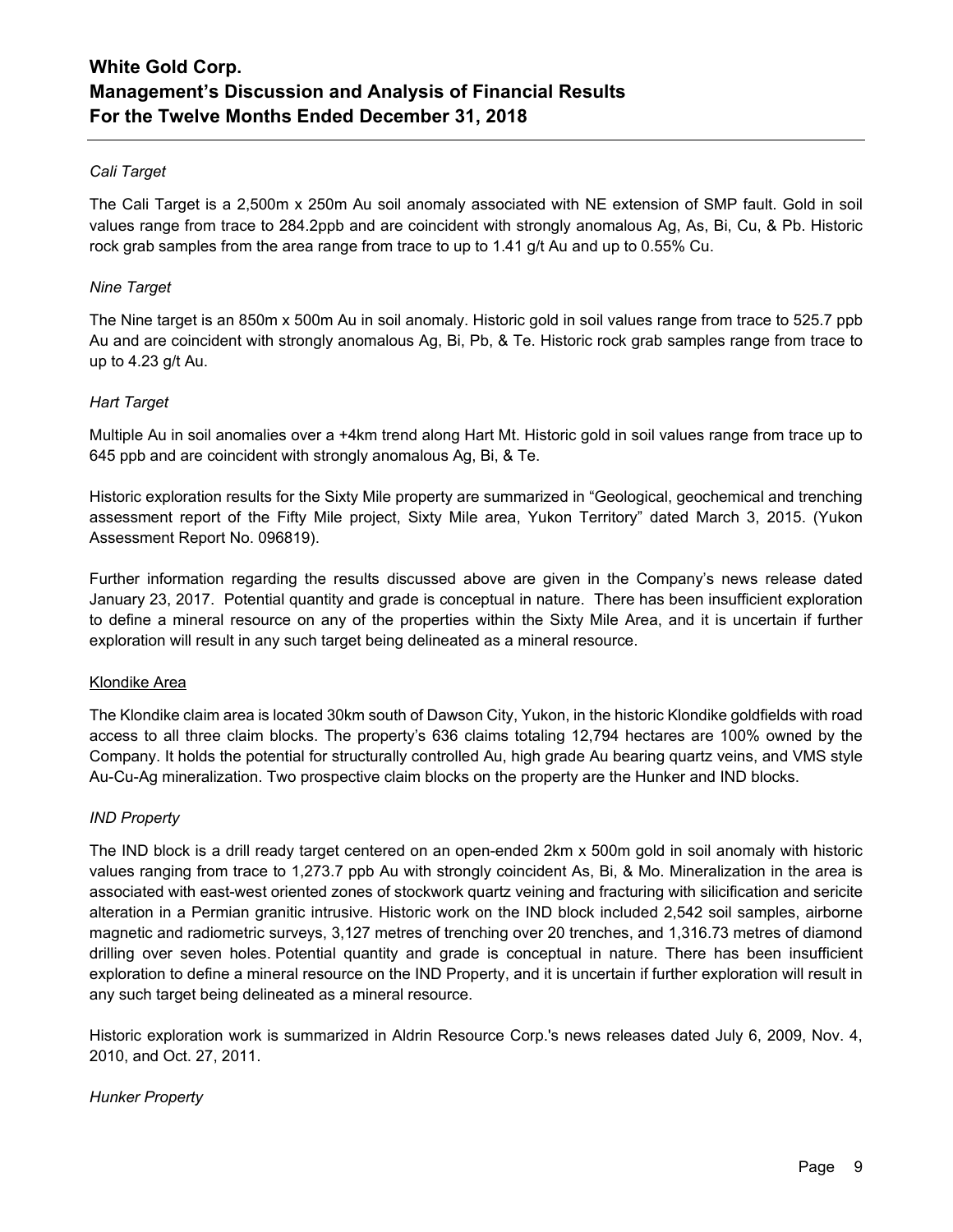The Hunker block covers the headwaters for 5 of the richest placer creeks in the Klondike. Prior exploration on the southern portion of the claim is highlighted by a 1,600m x 1,600m gold in soil anomaly at the King Zone. The northern portion of the claim block has seen only minor exploration despite known historic gold and Cu rich occurrences.

## Money Area

The Money area is a road accessible project located 70km south-west of Dawson City, Yukon. The area's 1,258 claims totaling 25,147 hectares are 100% owned by the Company. The claims border on numerous historic mineral occurrences and placer gold bearing creeks. Mineralization appears to be dominantly associated with E-W oriented faults and associated plays within a similar structural setting as the White Gold and Coffee deposits to the south. Additional potential for intrusion-related Au and/or Cu-Au porphyry style mineralization.

## *Loonie Property*

The Lira target is a +400m gold in soil anomaly associated with an E-NE oriented shear zone. Mineralization consists of quartz-sericite altered felsic gneiss with brecciation, quartz veining, disseminated pyrite, and, locally, visible gold. Historic grab samples from the area assay from trace to up to 110 g/t Au and historic trench results include intercepts from trace to up to 13.3 g/t Au over 10m. Historic exploration work included 6,913 soil samples, ground magnetic and IP (induced polarization)-resistivity surveys, drone aerial photography, trenching (1,925 metres over 17 trenches), and minor RAB (rotary air blast) drilling (612.65 metres over eight holes).

The historic exploration work conducted on the Lira was by a private third party from 2011 to 2014 and was not previously publicly disclosed.

Further information regarding the results discussed above are given in the Company's news release dated January 23, 2017. Potential quantity and grade is conceptual in nature. There has been insufficient exploration to define a mineral resource on the Loonie Property, and it is uncertain if further exploration will result in any such target being delineated as a mineral resource.

## *Dime Property*

The Dime property consists of three large (up to 1.8km x 900m), easterly trending, gold in soil anomalies with anomalous As, Pb, & Sb. Historic gold in soil values range from trace up to 6.1 g/t Au and are associated with zones of silicification, brecciation, and quartz vein development along E-W structural corridors. Highlights from historic exploration include 1.01 g/t Au over 20m from trench 11-10 and 8.32 g/t Au over 1.45m from drill hole DDH 11-6.

Historic exploration results for the Dime property are summarized in the National Instrument 43-101 – Standards of Disclosure for Mineral Projects ("NI 43-101") technical report on the Dime project dated Feb. 9, 2012. Potential quantity and grade is conceptual in nature. There has been insufficient exploration to define a mineral resource on the Dime Property and it is uncertain if further exploration will result in any such target being delineated as a mineral resource.

## White-Stewart Area

The White-Stewart area consists of 12 claim blocks over an 80km. The area's 9,665 claims totaling 193,832 hectares are 100% owned by the Company. The property is accessible by road, airstrip, barge, and helicopter.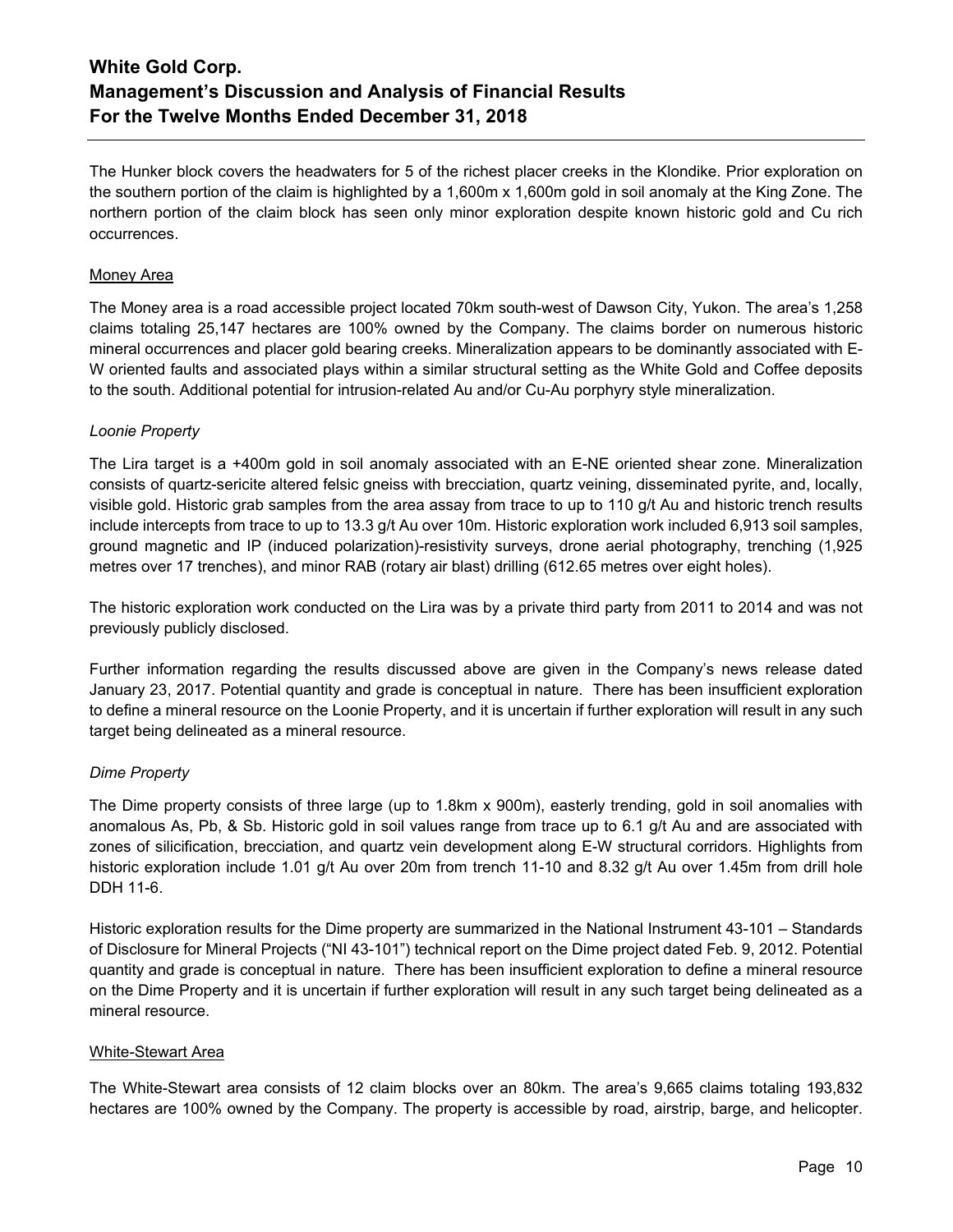Properties range from early stage (Pedlar, Hen, CLW, Brew) to advanced drill-ready targets (Black Hills, JP Ross). The majority of the claims lie along the proposed winter road from Goldcorp's Coffee project to Dawson City.

## *JP Ross Property*

The JP Ross property is located approximately 70 kilometres south of Dawson City, Yukon, and consists of 2,849 claims covering over 57,100 hectares and numerous placer gold bearing creeks. Historic exploration performed on the property by Underworld resources and Kinross includes geochemical surveys, trenching, airborne magnetic and radiometric surveys, and 8,592m of diamond drilling over 64 holes. 14 target areas are currently known and large portions of the property are unexplored (see Yukon assessment report Nos. 096204 and 096204 for more information). JP Ross also contains one of the newest discoveries of White Gold Corp, the Vertigo target.

## *Vertigo Target*

The Vertigo Target is a new, road accessible, discovery on the JP Ross property associated with at least 12 mineralized structures over a 1500m x 650m area, and consist of W-NW trending, steeply dipping zones of quartz veining, brecciation, and fracture-controlled mineralization with disseminated to vein-controlled pyritearsenopyrite-galena and, locally, visible gold mineralization

Drilling on the Vertigo target continued late into the 2018 exploration season, with multiple results returning highgrade mineralization in multiple zones.

Mineralization on the Vertigo consists of brecciation, quartz veining, and strong sericite alteration with disseminated to vein-controlled pyrite, arsenopyrite, galena, bismuthinite and locally visible gold. The JP Ross property is comprised of 2,850 quartz claims covering over 57,000 hectares of exploration ground which currently has at least 14 known anomalous trends including the Vertigo and Suspicion targets, and numerous placer gold bearing creeks.

To date, over 677m of RC has been completed over 8 holes and drilling is ongoing, with a focus on testing all the known zones of mineralization and following up on areas of significant mineralization identified during the initial phase of RAB drilling. Samples returning 6.5 g/t Au, 3.4 g/t Au and 3.3 g/t Au within 2m of surface on previously untested structures. Additionally, Surface grab samples of 139.9g/t, 134.6 g/t and 132.9 g/t Au on the Vertigo target encountered over a 685m strike length with seven samples grading over 10 g/t Au, eleven samples over 1 g/t Au and five samples encountering silver exceeding 100 g/t, including 1 sample greater than 1,000 g/t silver.

Highlights from drilling in 2018 include hole JPRVERRAB18-014/RC18-013 which intersected 23.44 grams gold per tonne over 30 metres from surface and ended in mineralization. Hole JPRVERRAB18-001 cut 56.25 grams gold over 3 metres within a broader intercept of 17.34 grams gold over 11 metres from a depth of 3 metres.

## *Black Hills Property*

Black Hills is a large claim block (2,670 claims) covering significant placer gold bearing creeks and includes three drill ready targets plus multiple untested gold in soil anomalies. Mineralization is associated with strong quartzsericite alteration, brecciation, quartz vein development along regional scale fault zones. Large database from prior exploration activities on the property including soil and rock sampling, geologic mapping, airborne magnetic and radiometric surveys, trenching, and diamond core drilling.

## *Brew Property*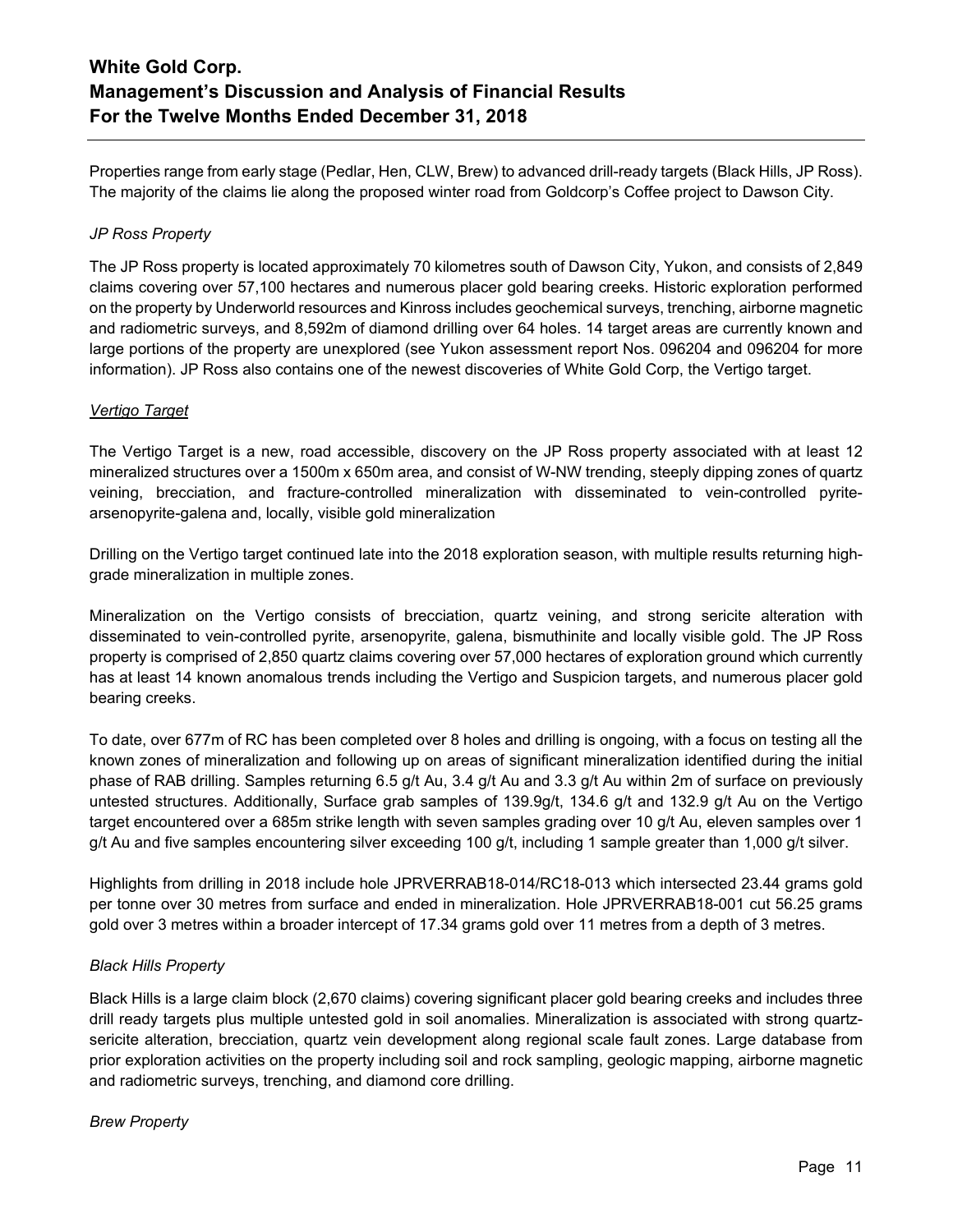The Brew property consists of three, linear, gold in soil anomalies over a 4.5km trend with historic values ranging trace to 874 ppb Au and associated with strongly anomalous Mo. Similar structural and lithologic setting as the adjacent White Gold Property. Only minor additional work is required to bring this target to a drill-ready state. Historic exploration results on the Brew property are summarized in "Geochemical Report on the Brew Claims" dated January 17, 2012 (Yukon Assessment Report # 095994). Potential quantity and grade is conceptual in nature. There has been insufficient exploration to define a mineral resource on the Brew Property, and it is uncertain if further exploration will result in any such target being delineated as a mineral resource.

## Coffee Trend East Area

The Coffee Trend East property consists of three claim blocks over a 45km trend immediately east of Goldcorp's Coffee project and immediately north-east of Western Copper & Gold's Casino project. The property's 2,196 claims totaling 43,822 hectares are 100% owned by the Company. The property is accessible by road, airstrip, barge, and helicopter. The claims cover the eastern extension of Coffee Creek fault, with eight known zones of mineralization and numerous untested targets. The property has seen over \$13 million in exploration expenditures by previous companies and features robust geochemical and geophysical databases. Management believes that it holds the potential for at least 3 styles of mineralization including intrusion related Au and both Coffee and White Gold style structurally controlled Au.

## *Betty Property*

The Betty property consists of multiple gold in soil anomalies, highlights of which include the White trend and Mascot trend.

The Ford target is located in the centre of the Betty property, near the crest of an E-W oriented ridge and consists of a 950m x 200m zone of strongly anomalous gold in soils ranging from trace to 1,962 ppb Au. Drilling on the Ford target consisted of 504m of shallow (<100m) RAB drilling over 6 holes covering a 220m x 160m area within the central portion of the soil anomaly and was designed to follow up on a series of interpreted E-W trending structures in the area. The most significant results were returned from the southern end of the anomaly in drill holes BETFRDRAB18-001 to 003.

Mineralization in all three holes consists of strongly quartz-sericite altered biotite gneiss with quartz veining and is strongly oxidized to approximately 26m depth; transitioning to disseminated pyrite at depth. The mineralization is currently interpreted to occur along an E-SE trending, steeply dipping, structure that is open along strike in both directions and at depth. Individual assays from the Ford ranged from trace to 4.59 g/t Au, and is "gold only" with no significant geochemical associations.

The White target is located approximately 730m downhill to the south of the Ford target and consists of a 150m x 2,000m, NE trending zone of strongly anomalous gold in soils ranging from trace to 1,266 ppb Au. Drilling on the White target consisted of 605m of shallow (<100m) RAB drilling over 7 holes covering 670m of strike length within the central portion of the soil anomaly. Anomalous gold mineralization was intersected in every hole with individual results ranging from trace to 3.61 g/t Au.

The mineralization is hosted within quartz-biotite schist and is associated with a NE-SW trending, steeply south dipping, fault zone and adjacent fractures interpreted as a splay of the Coffee Creek Fault; located 800m to the north. Individual structures are associated with silicification, brecciation, and minor quartz veining within a broader halo of pervasive sericite alteration. The gold mineralization correlates with strongly elevated arsenic and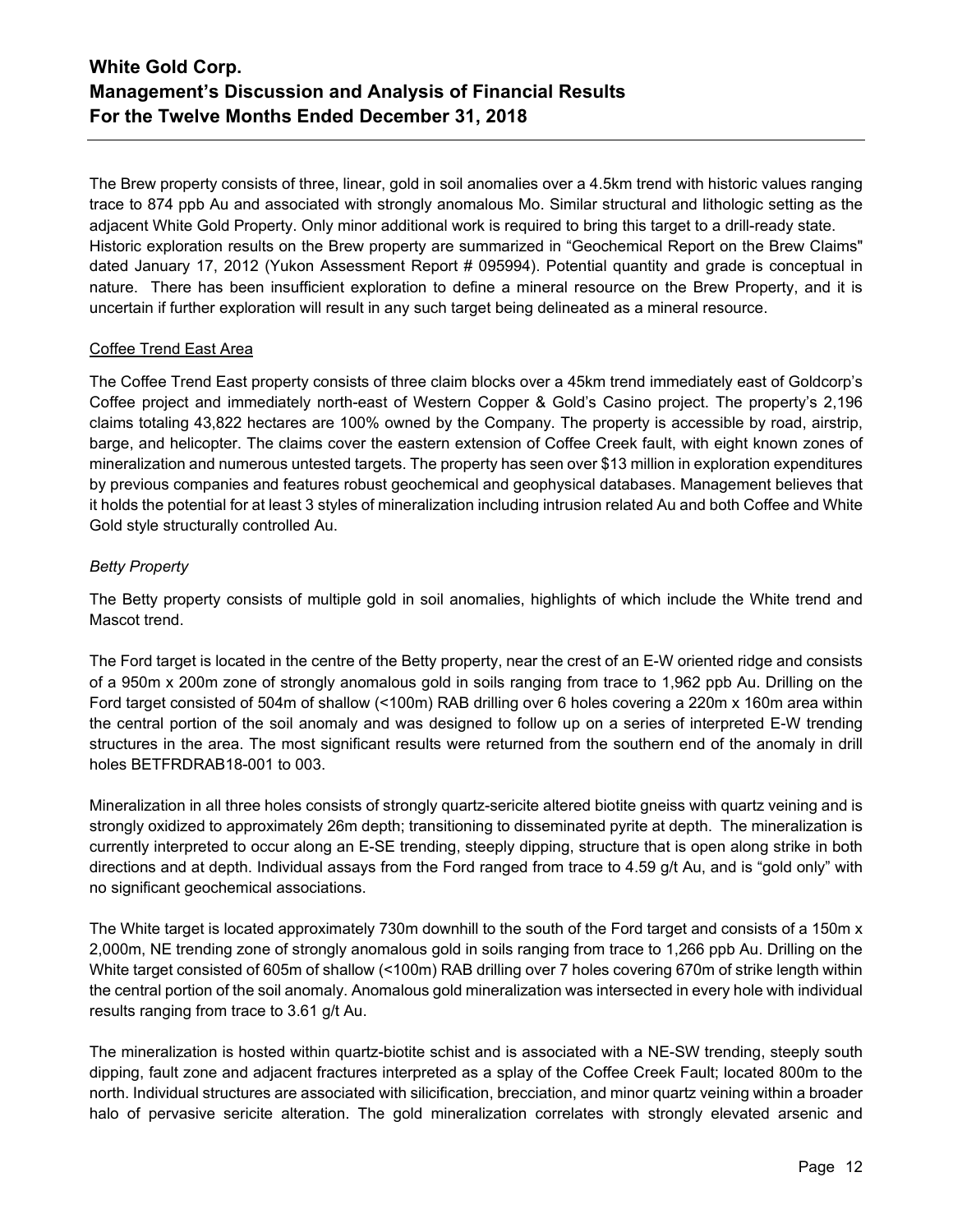antimony; has been traced from surface to 90m depth; and is open along strike and at depth. Strong oxidation is noted up to 50m depth, with partial oxidation extending to over 90m depth.

The Mascot trend is a 3km x 1km north-east oriented trend of anomalous Au in soils, with historic sample results ranging from trace up to 7.3 ppm, with strongly anomalous As, Ag, Bi, Pb, Sb, & Zn associated with strongly fractured granodiorite intrusive. Historic RC drilling highlights from the Mascot area range from trace to 29.9 g/t Au and trace to 476 g/t Ag and include: 7.1 g/t Au & 209 g/t Ag over 13.7m from hole BETR12-022, 29.8 g/t Au over 3.1m from hole BETR12-012, & 1.5 g/t Au over 21.3m from hole BETR12-007.

Historic exploration results on the Betty property are summarized in "Prospecting, soil geochemistry, ground magnetic surveying, and reverse circulation drilling on the Betty project, Yukon Territory, Canada" dated December 24, 2012 (Yukon Assessment Report #096545). Potential quantity and grade is conceptual in nature. There has been insufficient exploration to define a mineral resource on the Betty Property, and it is uncertain if further exploration will result in any such target being delineated as a mineral resource.

## Coffee Trend West Area

The Coffee Trend West property consists of six claim blocks approximately 110km south-west of Dawson City, Yukon with airstrip and helicopter access. The property's 894 claims totaling 17,954 hectares are 100% owned by the Company. It contains the Wolf and Line properties which are early stage projects that management believes holds the potential for structurally controlled Au and intrusion related Au, Ag, Cu, & Mo mineralization.

## *Wolf Property*

The Wolf block features a 4.8km x 500m wide gold in soil anomaly, with historic sample results ranging from trace to 357.8ppb Au; associated with anomalous Ag, As, Bi, Cu & Mo associated with strongly altered felsic and mafic volcanic units. The property is located 40 kilometres west of Goldcorp's Coffee project. A total of 333 soil samples were collected in 2016 and consisted of infill soil sampling on a historical grid. Assays ranged from trace to 253.6 parts per billion gold and define a 200-metre-by-1.3-kilometre, northeast-trending zone of anomalous gold in soils associated with elevated arsenic, bismuth, copper, molybdenum and lead. This includes a 70m x 250m zone of samples in the center of the anomaly over 50 parts per billion gold. The soil anomaly appears to be associated with a strongly altered felsic volcanic unit with, locally, strongly disseminated pyrite (up to 5 percent).

Historic exploration results on the Wolf block are summarized in "Prospecting, soil geochemistry, airborne and radiometric surveying, and air photo-orthophoto surveying on the Wolf project, White Gold district, Yukon Territory, Canada" dated Dec. 24, 2012 (Yukon assessment report No. 096157).

Further information regarding the results discussed above are given in the Company's news release dated January 23, 2017.

### *Line Property*

The Line block covers the northern portion of the Moosehorn placer district. It contains multiple untested gold in soil anomalies with historic values ranging from trace to 569ppb Au, based on historic sampling results.

Historic exploration results on the Line property are summarized in "2010 geological, geochemical, and diamond drilling report on the Longline Project" dated December 7, 2010 (Yukon Assessment report No. 095311).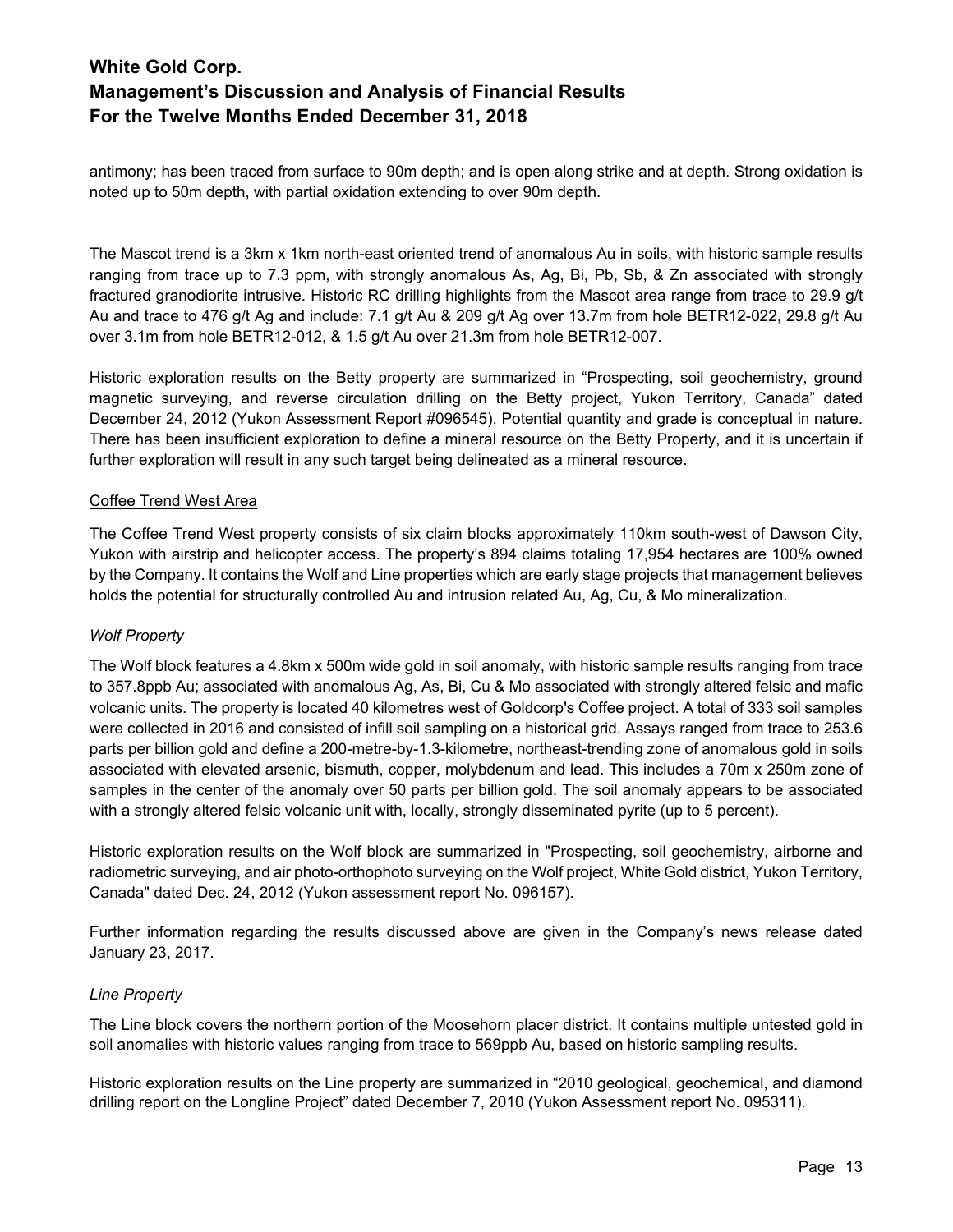Potential quantity and grade is conceptual in nature. There has been insufficient exploration to define a mineral resource on any of the properties within the Coffee Trend West Area, and it is uncertain if further exploration will result in any such target being delineated as a mineral resource.

## Beaver Creek Area

The Beaver Creek area consists of two claim blocks, Pilot and Wels, approximately 45km north-east of Beaver Creek, Yukon with helicopter access. The property's 505 claims totaling 10,214 hectares are 100% owned by the Company. It is an early stage property with exploration potential in un/under-explored areas. Management believes that it holds the potential for structurally-controlled and intrusion-related gold mineralization.

### *Pilot Block*

The Pilot block is a 1.1km x 500m, east-west oriented, trend of anomalous gold in soils, from trace up to 637.7 ppb, associated with anomalous As and Sb. The claim block covers the headwaters of historic placer producing creek. The northern portion or the claim block is unexplored.

Further information regarding the results discussed above are given in the Company's news release dated January 23, 2017.

## *Wels Block*

The Wels block is located immediately north of K2 Gold Corp's Wels property. Only minor exploration has been conducted on the property and consists of reconnaissance, 'ridge and spur', style soil sampling with historic results ranging from trace to 1698 ppb Au. Gold in soil results associated with strongly anomalous As and Sb.

Historic exploration results on the Wels property are summarized in "Geochemical report -- Wells 1-301 claims" dated Jan. 19, 2014 (Yukon assessment report YEIP 2013-027).

Further information regarding the results discussed above are given in the Company's news release dated January 23, 2017.

Potential quantity and grade is conceptual in nature. There has been insufficient exploration to define a mineral resource on any of the properties within the Beaver Creek Area, and it is uncertain if further exploration will result in any such target being delineated as a mineral resource.

## **Methodology and QA/QC and Qualified Person**

All historic scientific and technical information relating to the White Gold Property (other than the Kinross Historical Estimate (as defined below)) is based on and derived from a technical report entitled "White Gold Property Dawson Range Yukon, Canada" (the "Underworld Technical Report") dated March 3, 2010, prepared for Underworld Resources Inc. ("Underworld") by Lars Weiershäuser, P.Geo, Marek Nowak, P.Eng and Wayne Barnett, Pr.Sci.Nat. of SRK Consulting (Canada) Inc. and from the 2018 White Gold Technical Report. Such historic scientific and technical information is subject to all of the assumptions, qualifications and procedures set out in the Underworld Technical Report and the 2018 White Gold Technical Report, respectively, and reference should be made to the full details of these technical reports. The Underworld Technical Report may be obtained from Underworld's profile on SEDAR. and the 2018 White Gold Technical Report may be obtained from the Company's profile on SEDAR. For a description of the data verification and the quality assurance program and quality control measures applicable to such historic scientific and technical information, refer to the 2018 White Gold Technical Report.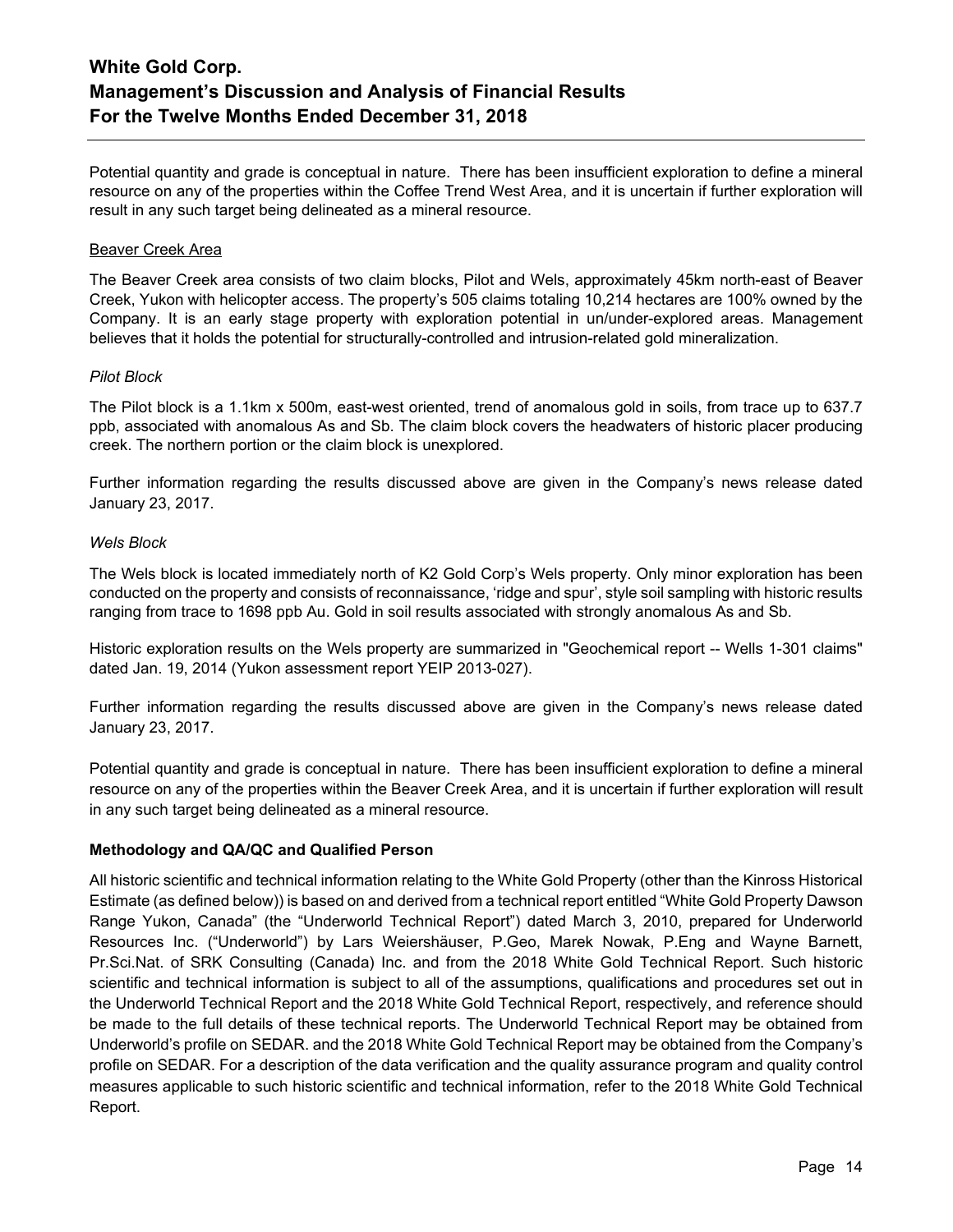Except with regard to the White Gold Property, as set forth in the 2018 White Gold Technical Report, historic information performed prior to the Company's involvement with the properties has not been verified by a qualified person. As the Company only recently acquired the portfolio of properties in the White Gold District in late 2016, the Company is continuing to evaluate the historic information and has only just commenced conducting exploration activities. As at the date of this MD&A the Company currently considers the White Gold Property to be the only material property to the Company and has not yet determined whether any of the other properties are material to the Company.

All soil samples completed on behalf of the Company that are referenced above were completed by GroundTruth Exploration Inc. using the methods outlined below.

The sampling, analytical and test work performed on behalf of the Company reported on herein was performed by Bureau Veritas Commodities Canada Ltd., an internationally recognized analytical services provider, at its Vancouver, B.C. laboratory. Sample preparation was carried out at its Whitehorse, Yukon, facility. All rock and GT Probe samples were prepared using procedure PRP70-250 (crush, split and pulverize 250 grams to 200 mesh) and analyzed by method FA430 (30-gram fire assay with AAS finish) and AQ200 (0.5-gram aqua regia digestion and ICP-MS analysis). Samples containing greater than 10 g/t gold were reanalyzed using method FA530 (30 gram fire assay with gravimetric finish). All soil samples were prepared using procedure SS80 (dry at 60 degrees and sieve 100 grams at minus-80 mesh) and analyzed by method AQ201 (15-gram aqua regia digestion and ICP-MS analysis). Ground Truth Exploration Inc., Dawson City, Yukon, designed and managed all work for the company. The reported work was completed using industry-standard procedures, including a quality assurance/quality control (QA/QC) program. Standard, blank and duplicate samples were inserted in the sample sequence for all soil, rock and GT Probe samples sent in for analysis. The qualified person detected no significant QA/QC issues during review of the data.

The scientific and technical information contained in this MD&A has been reviewed and approved by Jodie Gibson, PGeo, the VP, Exploration of the Company, who is a "qualified person" within the meaning of National Instrument 43-101 – *Standards of Disclosure for Mineral Projects*.

## **2018 Exploration Program**

The 2018 Exploration Program focused on several of the Company's previously defined high priority and newly discovered regional targets, including the Vertigo, GS West and Ryan's Showing discoveries, as well as expanding the Golden Saddle and Arc Zone deposits on its flagship White Gold property.

Approximately half of the Company's planned activities in 2018 focused on regional exploration, including over 100 RAB drill holes, airborne magnetic & DIGHEM surveys, over 22,000 soil samples and other exploration activates. The White Gold program comprised the other half of the Company's activities in 2018 and included diamond and RC drilling designed for resource expansion and exploration on the Company's White Gold property.

### *Vertigo*

In 2018, high-grade gold mineralization was encountered near surface on the Vertigo Trend located on the JP Ross property. The mineralization was encountered using the innovative GT Probe which is used in place of traditional trenching. The sample results support the modeling developed by the Company through soil sampling, Lidar and IP-Resistivity testing which identified at least 12 zones of potential mineralization. Rotary-Air-Blast (RAB) drilling has commenced to test the newly discovered gold targets.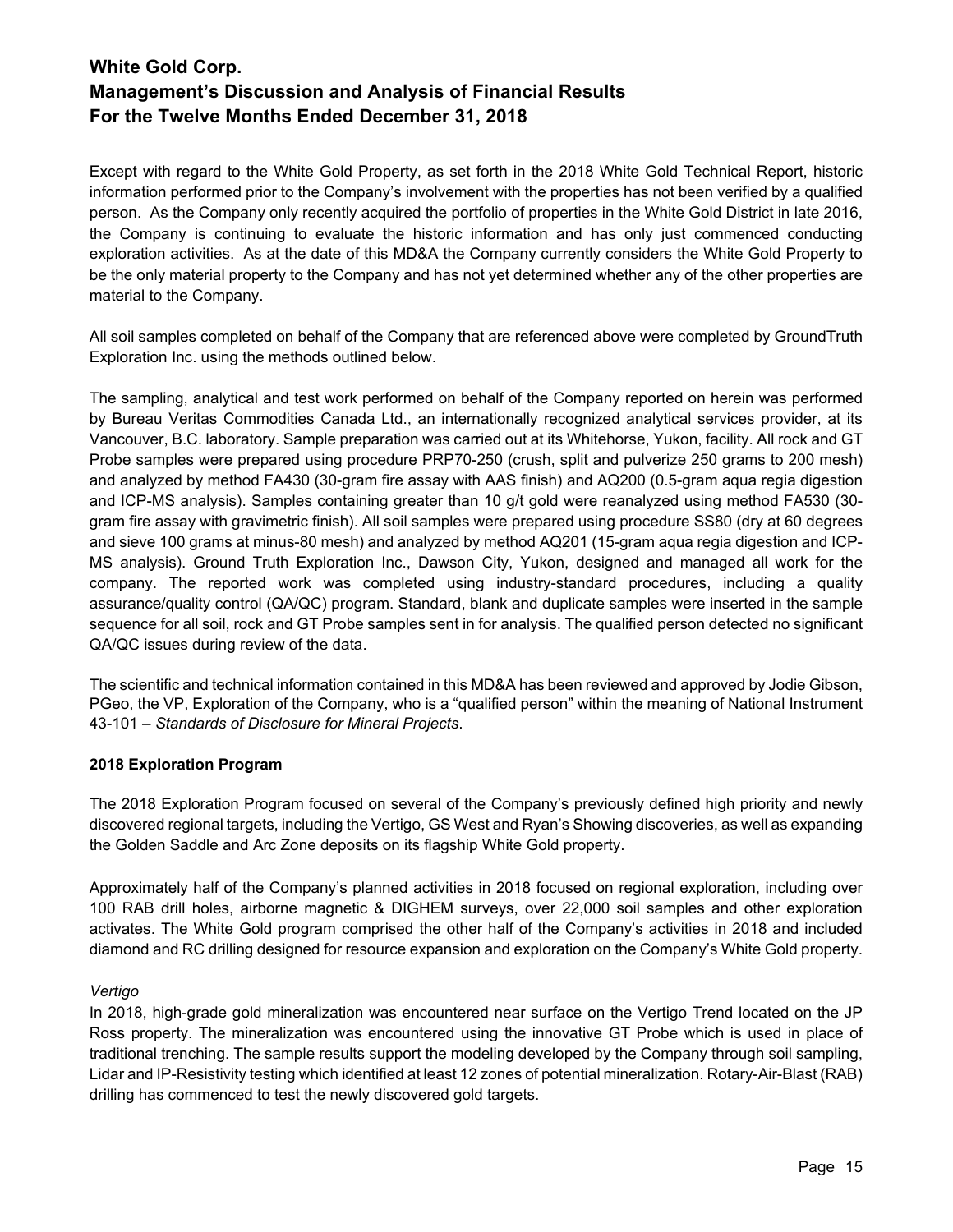Drilling on the Vertigo target continued late into the 2018 exploration season, with multiple results returning highgrade mineralization in multiple zones. The RC drilling further validated the previously announced RAB drill results and identified new zones of high-grade gold mineralization along strike and at depth, which remain open in all directions. In 2018 GT probe results range from trace to 84.3 g/t Au and drilling results to date range from trace to 103.9 g/t Au.

Drilling highlights included holes JPRVERRAB18-014/RC18-013 with 23.44 g/t Au over 30.46m from surface ending in mineralization, hole JPRVERRAB18-001 with 56.25 g/t Au over 3.05m, over a broader intercept of 17.34 g/t Au over 10.7m from 3.0m depth, and hole JPRVERRC18-006 returned 3.21 g/t Au over 82.3m, including 31.4 g/t Au over 6.1m, including 103.9 g/t Au and 400.0 g/t Ag over 1.52m from surface and three deeper mineralized zones including 4.92 g/t Au over 6.1m from 36.58m. Drilling and other geological testing has also been conducted along the 14km structural trend that hosts the Vertigo and other similar targets, with at least 12 mineralized structures having been recognized at Vertigo.

Potential quantity and grade is conceptual in nature. There has been insufficient exploration to define a mineral resource on the JP Ross property, and it is uncertain if further exploration will result in such target being delineated as a mineral resource.

## *GS West*

The GS West target is located approximately 750m west of the Golden Saddle deposit, along a structural trend containing several other targets, including the high-grade Ryan's Showing discovery announced September 6, 2018.

The GS West is located approximately 750m west from the western edge of the Golden Saddle. Drilling on the target area consisted of 3 wide spaced holes testing over 350m of strike length. The purpose of the drilling was to evaluate the area for Golden Saddle style mineralization based on a revised geologic interpretation and projection of the Golden Saddle structural system. All three holes hit Golden Saddle style alteration and mineralization with the most significant results from WHTGS18D0184. Individual assays ranged from trace to 9.7 g/t Au.

WHTGS18D0194 intersected 6.90 g/t over 23.64m from 427.11m depth, within broader mineralization of 3.76 g/t Au over 66.2m from 385.2m depth and 2.32 g/t Au over 115.61m from 346.24m depth extending the GS Main Zone and high-grade core of the Golden Saddle deposit by 60m (14%) down-dip in the area.

WHTGS18D0193 intersected 3.95 g/t Au over 68m from 210m depth, including 5.42 g/t Au over 47.3m from 225.7m depth, and 9.55 g/t Au over 11.9m from 256m depth infilling a 70m gap in the GS Main Zone and extending mineralization towards surface. This intercept represents one of the strongest and most consistent intercepts of high-grade (>5 g/t Au) mineralization to date for the Golden Saddle.

## *Ryan's Showing*

The Ryan's Showing is located approximately 2km west of the Golden Saddle deposit on the White Gold property and consists of gold in soil anomalies (trace to 1576 ppb Au) associated with a distinct east-west oriented, north dipping, structure visible in Lidar imagery, DIGHEM, and IP-Resistivity.

Four drill holes totalling 681.22m were completed on the Ryan's Showing this year. WHTRYN18RC001 returned 6.10m of 20.64 g/t Au from 83.82m depth, with individual assays in the zone ranging from 7.07 to 39.8 g/t Au.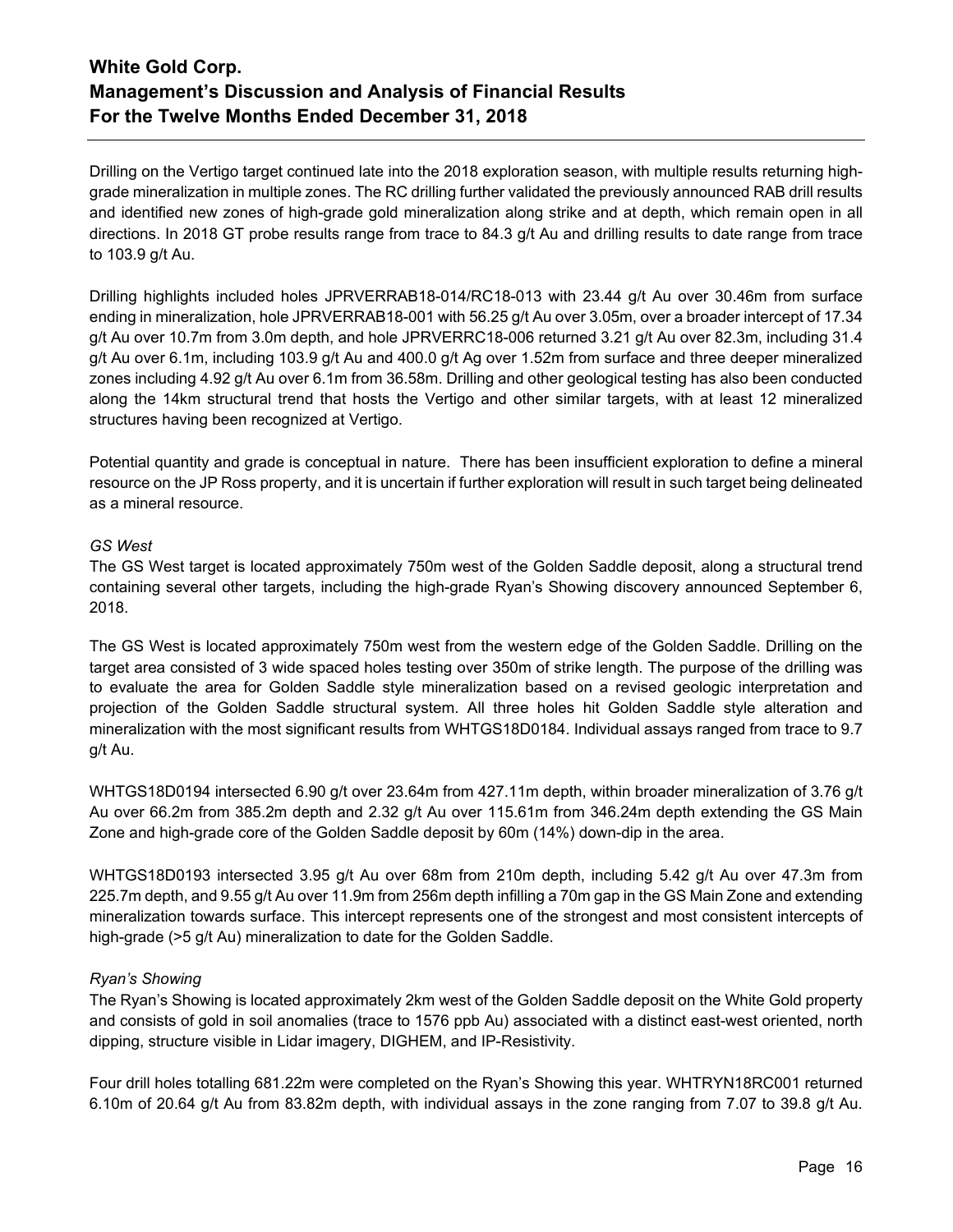WHTRYN18RC002 is located 100m west of WHTRYN18RC001 and returned 13.72m of 5.02 g/t Au from 121.92m depth; including 4.57m of 9.25 g/t Au from 123.44m depth.

The current geologic interpretation indicates that neither WHTRYN18RC003 & 004, located approximately 150m to the west and northwest of WHTRYN18002, respectively, were drilled deep enough to intersect the mineralized structure(s). The reported RC holes were drilled at a 180o azimuth and -60o dip.

## *Golden Saddle & Arc*

Located on the company's flagship White Gold property, work completed on the Golden Saddle and Arc deposit included infill and deep drilling designed to expand the mineralization and gather metallurgical information as well as to explore various near surface gold targets along trend of the Golden Saddle.

The initial diamond drill holes tested underexplored portions of the deposit AND where gaps existed in the resource block-model. Assay values for the drill holes ranged from trace to 27.5 g/t Au and true widths estimated to range from 70 – 95% of the reported intercepts.

Drilling highlights included Hole WHTGS18D0174 infilled a 100m gap between historic holes WD-091 (3.68 g/t Au over 91.28m; including 4.95 g/t Au over 45.25m) and WD-070 (3.5 g/t Au over 50.5m; including 4.32 g/t Au over 29m). The Golden Saddle Main zone was intersected at 139m depth and returned 3.69 g/t Au over 40m; including 5.58 g/t Au over 24.4m. The hole also intersected a zone of 1.34 g/t Au over 8.0m located above the GS Main at 47m depth. The upper zone was unexpected and indicates the potential for a previously unrecognized new zones of mineralization above the Main Zone. Hole WHTGS18D0175 was drilled from the same pad as WHTGS18D0174 at a dip of -89o and infills an 80m gap between holes WD-070 (3.5 g/t Au over 50.5m; including 4.32 g/t Au over 29m) and WD-071 (0.71 g/t over 25m). The hole returned an upper intercept of 1.05 g/t Au over 30.94m from 179.06m depth and a lower intercept of 4.6 g/t Au over 44.9m from 218m depth; including 8.57 g/t Au over 17m from 223m depth. Also hole WHTGS18D0176 returned 6.89g/t Au over 32.0m from 171m depth, including 11.08g/t Au over 18.4m from 188m depth.

The 2018 Exploration Program commenced in May and concluded in October 2018. White Gold expects to follow up on encouraging results with an expanded drill program as deemed appropriate. Supplementary airborne magnetic-radiometric surveys, soil sampling, geologic mapping and drone survey may also be performed to further test the Company's properties and as part of regional reconnaissance efforts.

## **Results of Operations**

### *The three months ended December 31, 2018 compared to the three months ended December 31, 2017.*

The Company's net loss for the three months ended December 31, 2018 is \$4,254,786 or \$0.04 per share compared to a net loss of \$485,965 or \$0.01 per share in the same period of 2017 (see note 14 to the Consolidated Financial Statements as of December 31, 2018 - Restatement of 2017). The consistency in the net loss was predominantly due to continued operational expenses associated with its exploration program regarding the portfolio of projects in the White Gold District.

### *The twelve months ended December 31, 2018 compared to the twelve months ended December 31, 2017.*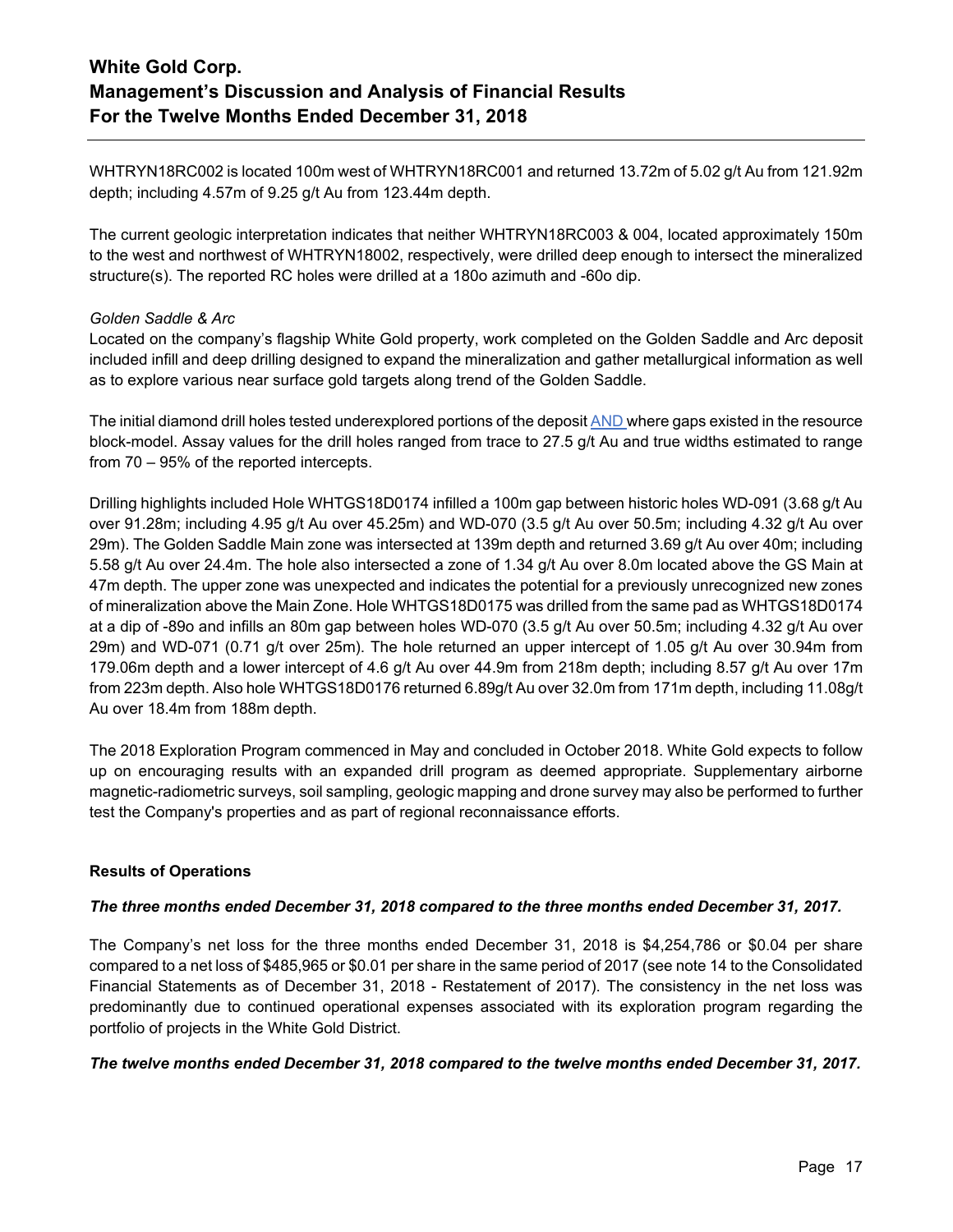The Company's net loss for the twelve months ended December 31, 2018 is \$5,558,898 or \$0.06 per share compared to a net loss of \$1,229,843 or \$0.02 per share in the same period of 2017 (see note 14 to the Consolidated Financial Statements as of December 31, 2018 - Restatement of 2017). The consistency in the net loss was predominantly due to continued operational expenses associated with its exploration program regarding the portfolio of projects in the White Gold District. Specific expenses that increased over the same period in the prior year, included salaries and wages to \$602,940 from \$237,007 in 2017, primarily due to the hiring of additional geological and corporate staff. Consulting fees increased to \$780,453 from \$371,304 in 2017, primarily related to financings occurring in 2018. Marketing, office and administration increased to \$780,453 from \$371,304 in 2017, primarily due to an increase in marketing and relating to the additional staff per above. Stock based compensation increased to \$566,820 from \$266,324 in 2017, due to stock options being issued to consultants and employees in 2018, while 2017 did not have such options issued. Write down of exploration assets decreased to nil from \$56,690 in 2017, due to there being no such write down of assets in 2018.

### *Summary of Quarterly Results of the Company*

The following are selected financial data prepared in accordance with IFRS and derived from the Audited Consolidated Annual Financial Statements and Unaudited Condensed Interim Consolidated Financial Statements of the Company for each of the eight most recently completed quarters.

|                      |                | Operating<br>expenses/ | Income/     | Income/<br>(Loss) per |                     |
|----------------------|----------------|------------------------|-------------|-----------------------|---------------------|
| <b>Quarter Ended</b> | <b>Revenue</b> | (gain)                 | (Loss)      | share                 | <b>Total assets</b> |
| December 31, 2018    |                | 316,302                | (4,254,786) | (0.04)                | 110,554,545         |
| September 30, 2018   |                | 1,862,548              | (303, 811)  | (0.00)                | 98,887,017          |
| June 30, 2018        | $\blacksquare$ | 1,253,322              | (659, 395)  | (0.01)                | 89,181,563          |
| March 31, 2018       |                | 430,087                | (340, 906)  | (0.00)                | 89,300,952          |
| December 31, 2017    |                | 685,039                | (485, 965)  | (0.01)                | 90,085,098          |
| September 30, 2017   |                | 467,798                | (184, 044)  | (0.00)                | 93,040,972          |
| June 30, 2017        |                | 532,031                | (245, 799)  | (0.00)                | 90,517,074          |
| March 31, 2017       |                | 351,121                | (313,036)   | (0.00)                | 38,150,520          |

*As the Company has recorded a loss in each of the periods presented, basic and diluted loss per share are the same since the exercise of warrants or options is anti-dilutive.*

In the three months ending December 31, 2018, the Company's largest expenses were related to operational costs associated with its exploration program regarding the portfolio of projects in the White Gold District.

## **Off-Balance Sheet Arrangements**

At December 31, 2018, the Company had no off-balance sheet arrangements, such as guaranteed contracts, contingent interest in assets transferred to an entity, derivative instruments or any obligations that may trigger financing, liquidity, market or credit risk to the Company.

## **Related party transactions**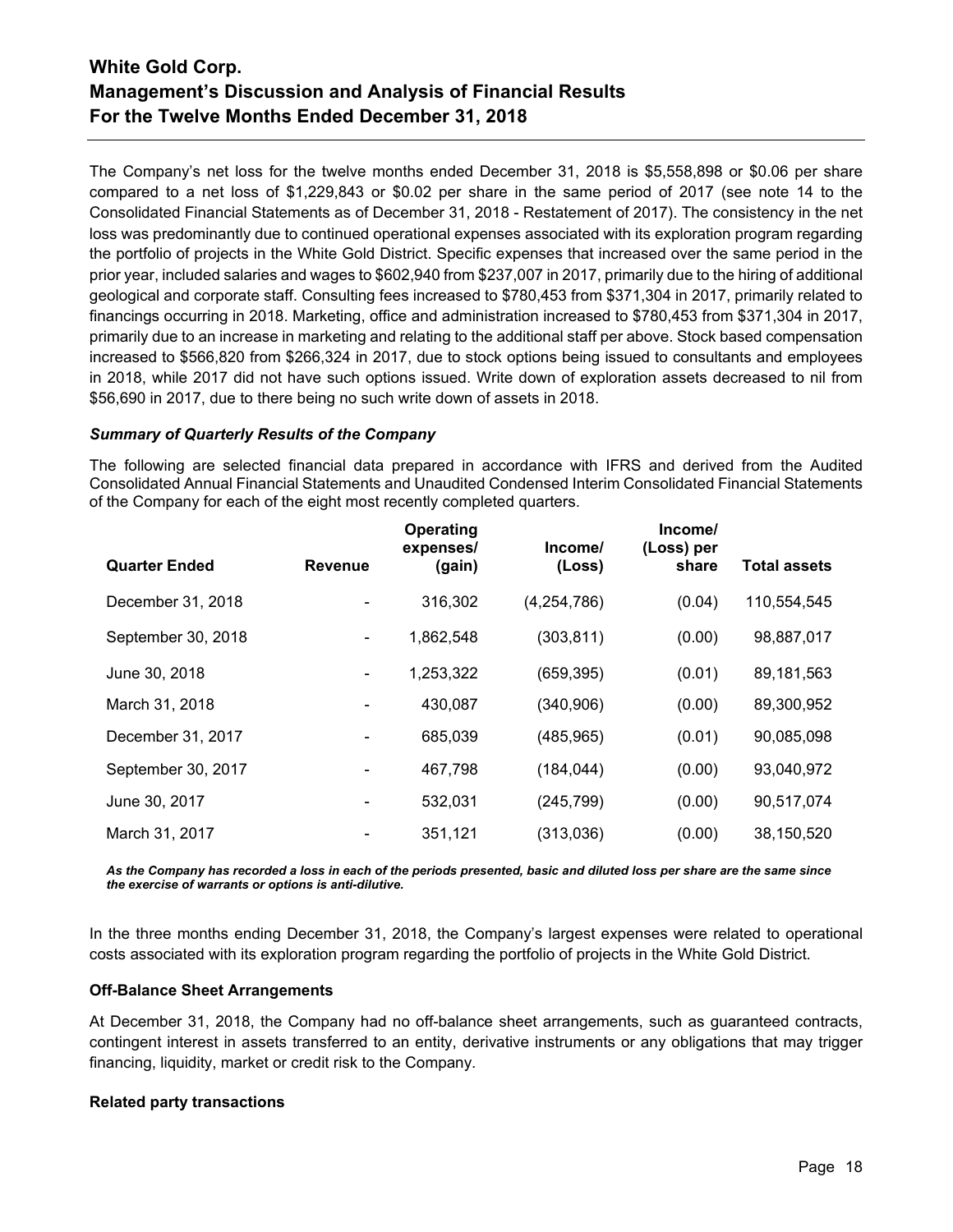Compensation of key management consists of the Board of Directors, CEO & President and CFO. Key management compensation which included cash & vesting accrual impacts of stock-based compensation, for the twelve months ended December 31, 2018 was \$610,576 (\$300,760 – December 31, 2017).

During the twelve months ended December 31, 2018, the Company also incurred the following related party transactions:

Ground Truth Exploration Inc., Dawson City, YT ("Ground Truth"), designed and managed all exploration work completed by the Company for total billing in 2018 of \$13,164,188 (\$10,285,807 – December 31, 2017). Ground Truth is controlled by the spouse of a director of the Company. At December 31, 2018, \$158,357 of due to related parties was payable and accrued to Ground Truth (\$2,093,251 – December 31, 2017).

\$240,000 and \$24,000 in Office, Rent and Administration fees (\$240,000 and \$24,000 – December 31, 2017) was paid and accrued to a company of which an officer is an officer and director of the Company, and to a former officer and director of the Company respectively.

\$240,000 (\$120,000 – December 31, 2017) was paid as compensation for consulting services rendered by a shareholder, who is also the beneficial owner receiving the royalty on the properties under the original Ryan Option.

A total annual advance royalty payment of \$130,000 on the Former Kinross Properties was made to an officer and director of the Company.

All related party transactions are in the normal course of operations and have been measured at the agreed to amounts, which is the amount of consideration established and agreed to by the related parties.

### Summary of Due to Related Parties as below:

| Current portion of Advance Royalty payable             | \$ 109.534 |
|--------------------------------------------------------|------------|
| Accounts payable & Accrued liabilities to Ground Truth | \$ 158,357 |
| Total                                                  | \$ 238.375 |

### **Proposed Transactions**

The Company does not currently have any agreements to complete any proposed transactions; however, the Company from time to time in the normal course of its business does consider potential acquisitions, joint ventures, other investments and other opportunities. The Company will make disclosure in respect of any such opportunity when required under applicable securities rules.

### **Financial Condition, Liquidity and Capital Resources**

The Company has not yet determined whether the properties it holds, contain mineral resources or mineral reserves that are economically recoverable. The business of exploring for minerals involves a high degree of risk and there can be no assurance that any of the Company's current or future exploration programs will result in profitable mining operations. The Company has no source of revenue and has significant cash requirements to meet its administrative overhead and maintain its mineral interests.

At December 31, 2018, the Company had excess working capital of \$14,530,607 (December 31, 2017– \$9,535,903), and \$18,160,724 excess adjusted working capital (December 31, 2017- \$9,850,900) excluding flow-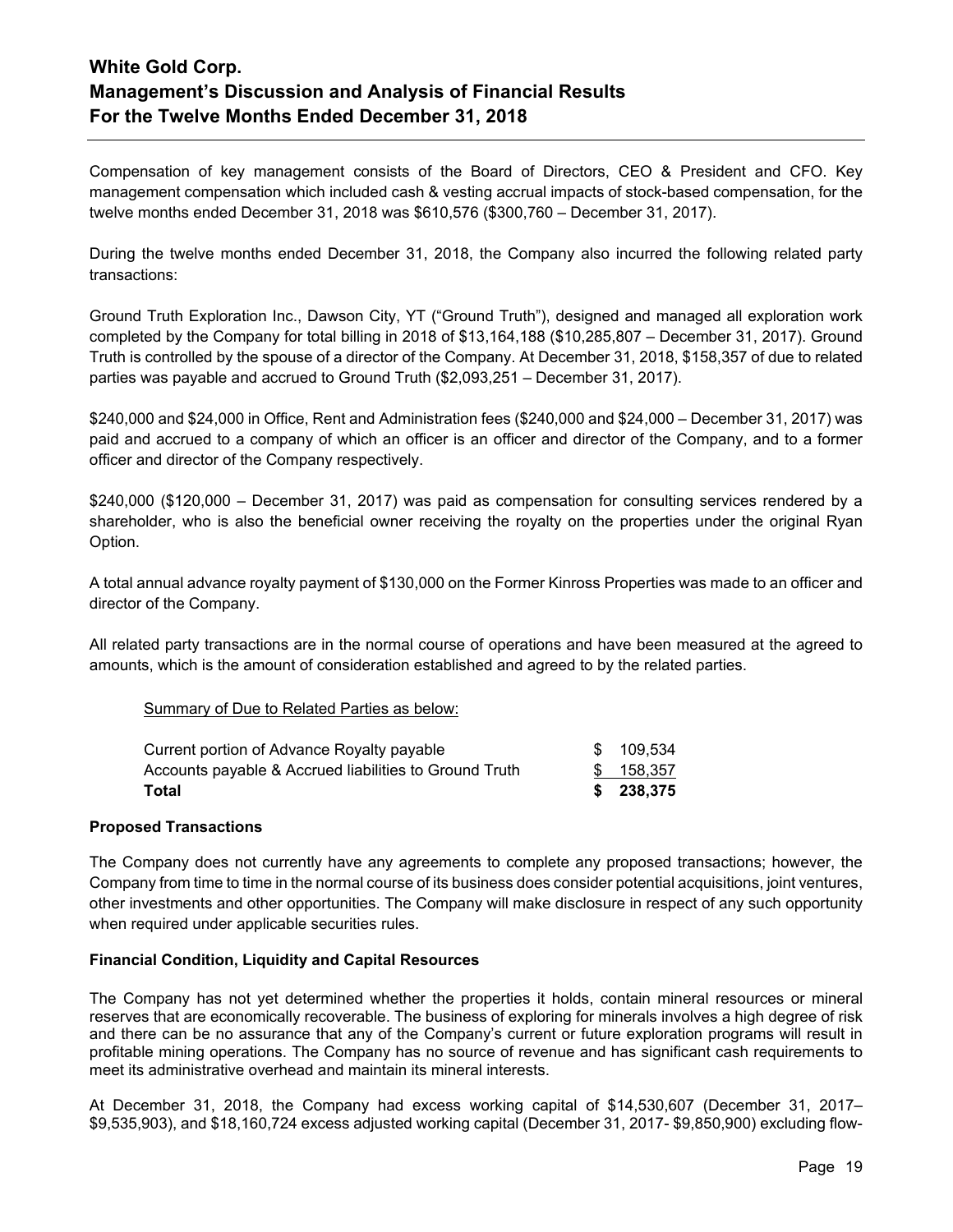through share premium liability. The Company does not currently hold any revenue-generating properties and thereby continues to incur losses. The Company has an accumulated deficit of \$18,162,039 as at December 31, 2018 (December 31, 2017- \$12,603,141)

As at December 31, 2018, the Company has cash and cash equivalents totaling \$18,668,298 (December 31, 2017- \$11,457,964) and current liabilities of \$4,424,283 (December 31, 2017- \$2,777,745). The current liabilities comprised of amounts due to related parties totals \$267,892 (December 31, 2017- \$2,239,950) and accounts payable and accrued liabilities totals \$526,274 (December 31, 2017- \$ 222,798), and flow-through share premium liability of \$3,360,117 (December 31, 2017 - \$314,997).

The Company has positive working capital and does not currently anticipate any liquidity or solvency concerns. Long-term, the Company's ability to execute its work plan, meet its administrative overhead obligations, discharge its liabilities and fulfill its commitments as they come due is dependent upon its success in obtaining additional financing and, ultimately, on locating economically recoverable resources and attaining profitable operations.

External financing, predominately by the issuance of equity will be sought to finance the operations of the Company and enable it to continue its efforts towards the exploration and development of its mineral properties. Failure to continue as a going concern would require the restatement of assets and liabilities on a liquidation basis, which could differ materially from the going concern basis.

### **Accounting Standards Issued but Not Yet Effective**

IFRS 16 - Leases – In January 2016 the International Accounting Standards Board issued IFRS 16, Leases, which specifies how to recognize, measure, present and disclose leases. The standard provides a single lessee accounting model, requiring lessees to recognize assets and liabilities for all leases unless the lease term is 12 months or less or the underlying asset has a low value. Consistent with its predecessor, IAS 17 the new lease standard continues to require lessors to classify leases as operating or finance. IFRS 16 is to be applied retrospectively for annual periods beginning on or after January 1, 2019. The Company is assessing the impact of the adoption of these standards.

### **Management Changes**

In December 2018, Matthew Bajurny who previously held the position of controller of the Company was appointed as Chief Financial Officer and Corporate Secretary. There were no other management changes during the twelve months ended December 31, 2018.

### **Management Compensation**

Compensation of key management consists of the Board of Directors, CEO & President and CFO. Key management compensation which included cash & stock-based compensation, for the twelve months ended December 31, 2018 was \$610,576 (\$300,760 – December 31, 2017).

The fair value of such Stock Options was estimated on the date of measurement using the Black-Scholes model. For more information see the Audited Consolidated Annual Financial Statements for the twelve months ended December 31, 2018.

#### **Capital Management**

The Company manages its capital structure and adjusts it, based on the funds available to the Company, in order to support the acquisition, exploration and development of mineral properties. The Board of Directors does not establish quantitative return on capital criteria for management, but rather relies on the expertise of the Company's management to sustain future development of the business.

The properties in which the Company currently has an interest are in the exploration stage; as such the Company is dependent on external financing to fund its activities. In order to carry out the planned exploration and pay for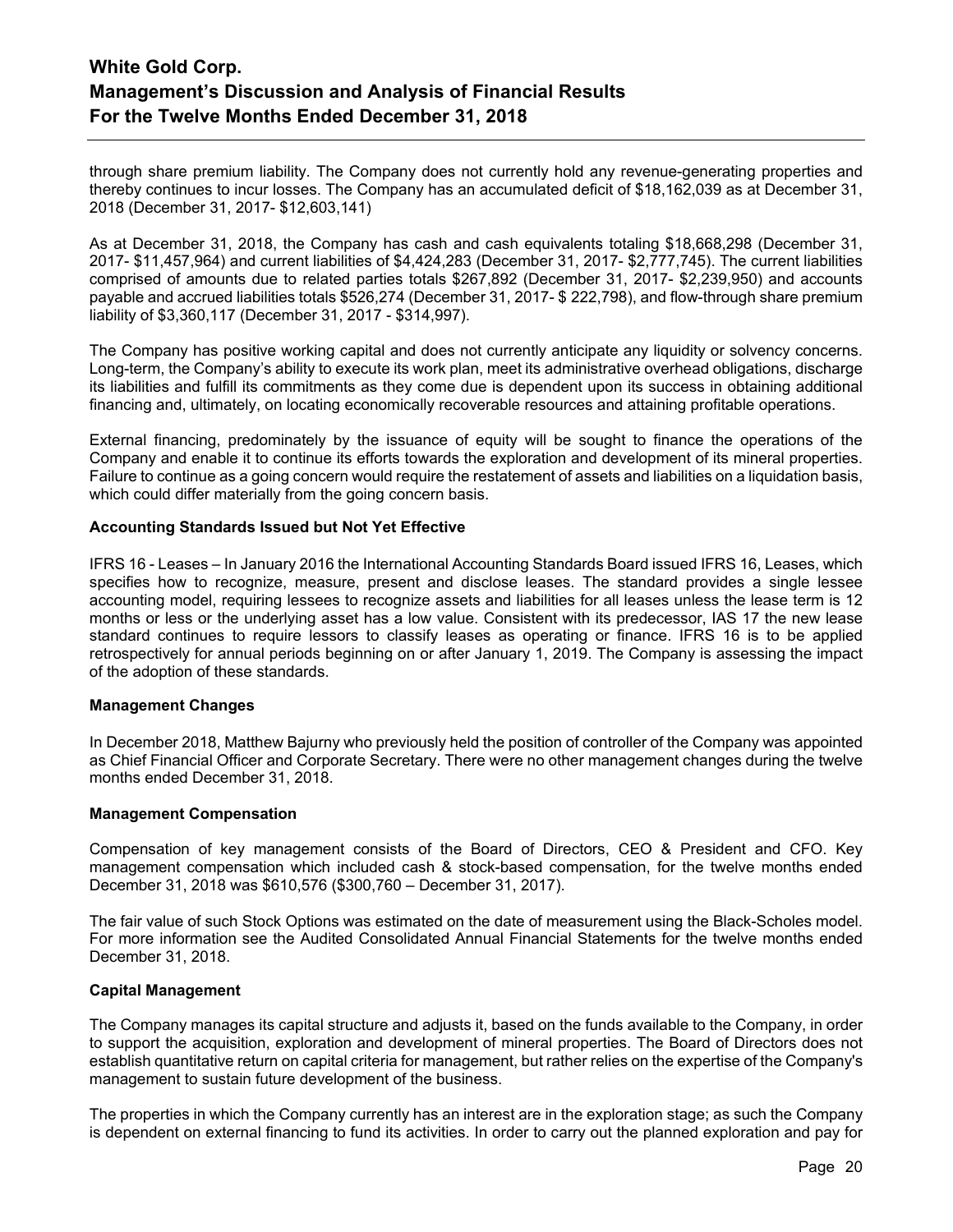administrative costs, the Company will spend its existing working capital and raise additional amounts as needed. The Company will continue to assess new properties and seek to acquire an interest in additional properties if it feels there is sufficient geologic or economic potential and if it has adequate financial resources to do so.

In connection with the 2017 Flow-through Private Placement, a flow-through share premium liability of \$1,166,655 was initially recognized, with all related exploration expenditures spent by December 31, 20178 reducing the related premium liability to \$nil.

In connection with the July 2018 Flow-through Private Placement, a flow-through share premium liability of \$1,684,275 was initially recognized, with all related exploration expenditures spent by December 31, 2018 reducing the related premium liability to \$nil.

In connection with the November 2018 Flow-through Private Placement, a flow-through share premium liability of \$3,900,000 was initially recognized. As of December 31, 2018, the remaining un-spent exploration expenditures was \$9,307,992 while the remaining related premium liability was \$3,630,117.

Management reviews its capital management approach on an ongoing basis and believes that this approach, given the relative size of the Company, is reasonable.

There were no changes in the Company's approach to capital management during the twelve months ended December 31, 2018.

### **Financial Instruments**

The Board has overall responsibility for the establishment and oversight of the Company's risk management framework. The Company's financial instruments consist of cash and cash equivalents, marketable securities, property bonds held in the form of GICs, due to related parties, note payable and accounts payable and accrued liabilities and contingent liability and advance royalty.

The Company's financial assets consist of cash and cash equivalents and property bonds in the form of GICs. The Company's financial liabilities consist due to related parties, contingent liability and advance royalty, accounts payable and accrued liabilities. Amounts (HST) receivable are not a financial instrument as they are a statutory and not a contractual right.

Amounts receivable, due to related parties, accounts payable and accrued liabilities are classified as measured at amortized cost.

Cash and cash equivalents, property bonds in the form of GICs, contingent liability and advance royalty are classified as fair value through profit or loss. These instruments are carried at fair value, with the changes in the fair value recognized in the consolidated statement of operations in the period they arise.

The fair values of the Company's cash and cash equivalents, amounts receivable, property bonds held in form of GICs, due to related parties, accounts payables and accrued liabilities approximate their carrying values due to the short-term maturity of these instruments.

## **Fair Value Measurement**

The Company classified the fair value of the financial instruments according to the following fair value hierarchy based on the amount of observable inputs used to value the instruments:

- Level 1 quoted prices in active markets for identical assets or liabilities.
- Level 2 inputs other than quoted prices included in Level 1 that are observable for the asset or liability either directly (i.e.: as prices) or indirectly (i.e.: derived from prices).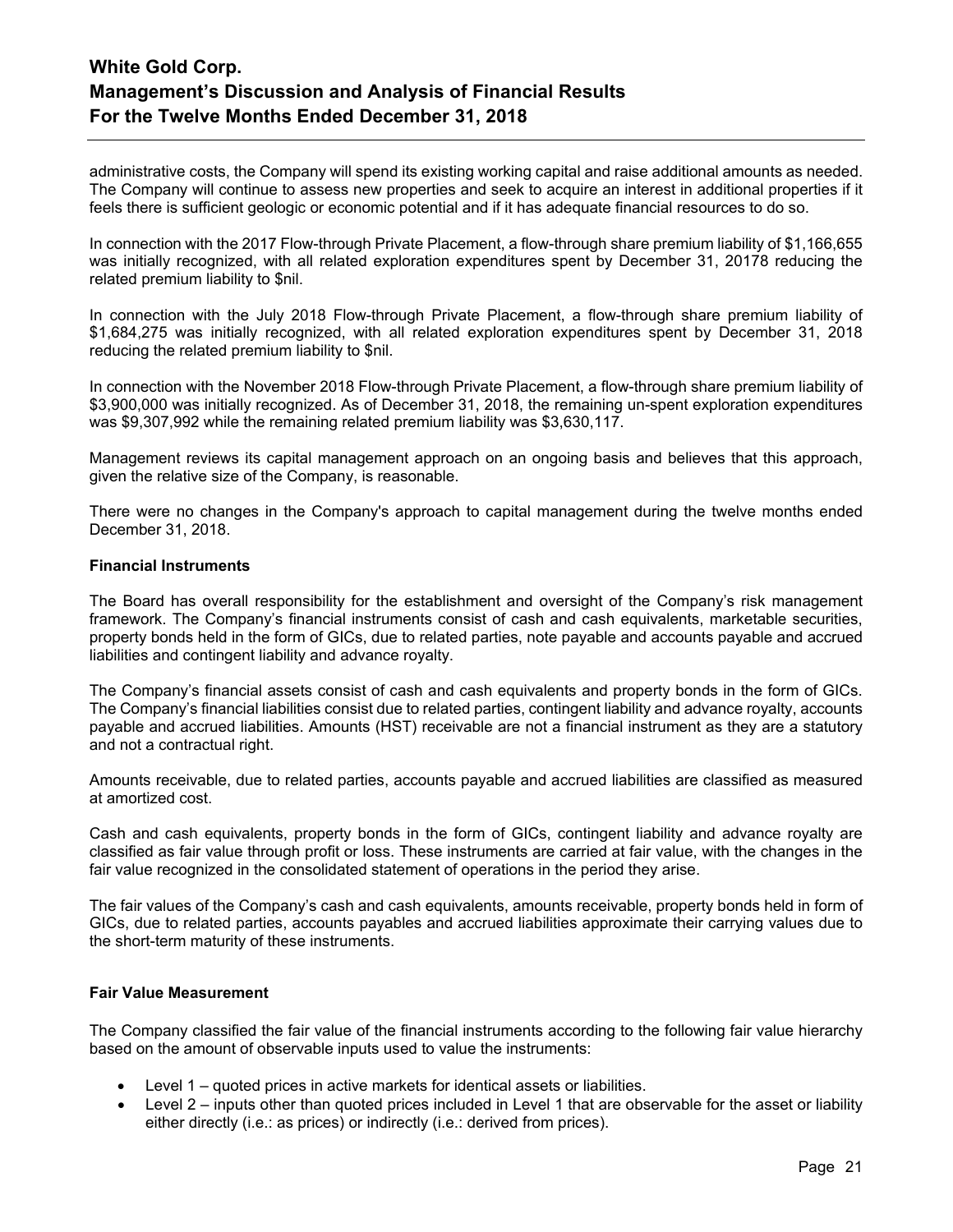• Level 3 – inputs for the asset or liability are not based on observable market data.

At December 31, 2018, the levels in the fair value hierarchy into which the Company's financial instruments are measured and recognized in the balance sheet at fair value and are categorized as follows:

|                         | Level 1      |
|-------------------------|--------------|
| Cash & cash equivalents | \$18,666,298 |
| Property bonds in GICs  | \$20,246     |

### **Financial Instrument Risk Exposure**

The Company is exposed in varying degrees to a variety of financial instrument related risks. The Board approves and monitors the risk management processes.

The Company's financial instruments are exposed to certain financial risks, including credit risk, liquidity risk, interest risk and commodity price risk.

#### Credit risk

Credit risk is the risk of an unexpected loss if the other party to a financial instrument fails to meet contractual obligations. The Company manages this risk as cash and cash equivalents are held in a major Canadian financial institution. The Company does not have any asset-backed commercial paper in its cash and cash equivalents.

#### Liquidity risk

Liquidity risk is the risk that the Company will not be able to meet its financial obligations as they fall due. The Company manages liquidity risk through the management of its capital structure. Accounts payable and accrued liabilities are due within the current operating period.

#### Interest rate risk

Interest rate risk is the risk that the fair value or future cash flows of a financial instrument will fluctuate because of changes in market interest rates. The risk that the Company will realize a loss as a result of a decline in the fair value of the cash and cash equivalents is limited because they are generally held to maturity.

#### Commodity price risk

The ability of the Company to develop its mineral properties and the future profitability of the Company are directly related to the market price of its related commodity. The Company has not hedged any of its future related commodity sales. The Company closely monitors the price of its related commodity and its related cost of production to determine the appropriate course of action to be taken by the Company.

## **Outlook**

In addition to the projects identified above, the Company is also identifying and analyzing other potential projects and is identifying and evaluating additional opportunities. There are no assurances that the minerals concessions will be granted.

### **Caution Regarding Mineral Properties**

The Company is in the process of exploring its resource properties and has not yet determined whether the properties contain mineral resources or mineral reserves that are economically recoverable. The recoverability of the amounts shown for resource properties and any related deferred costs is dependent on the existence of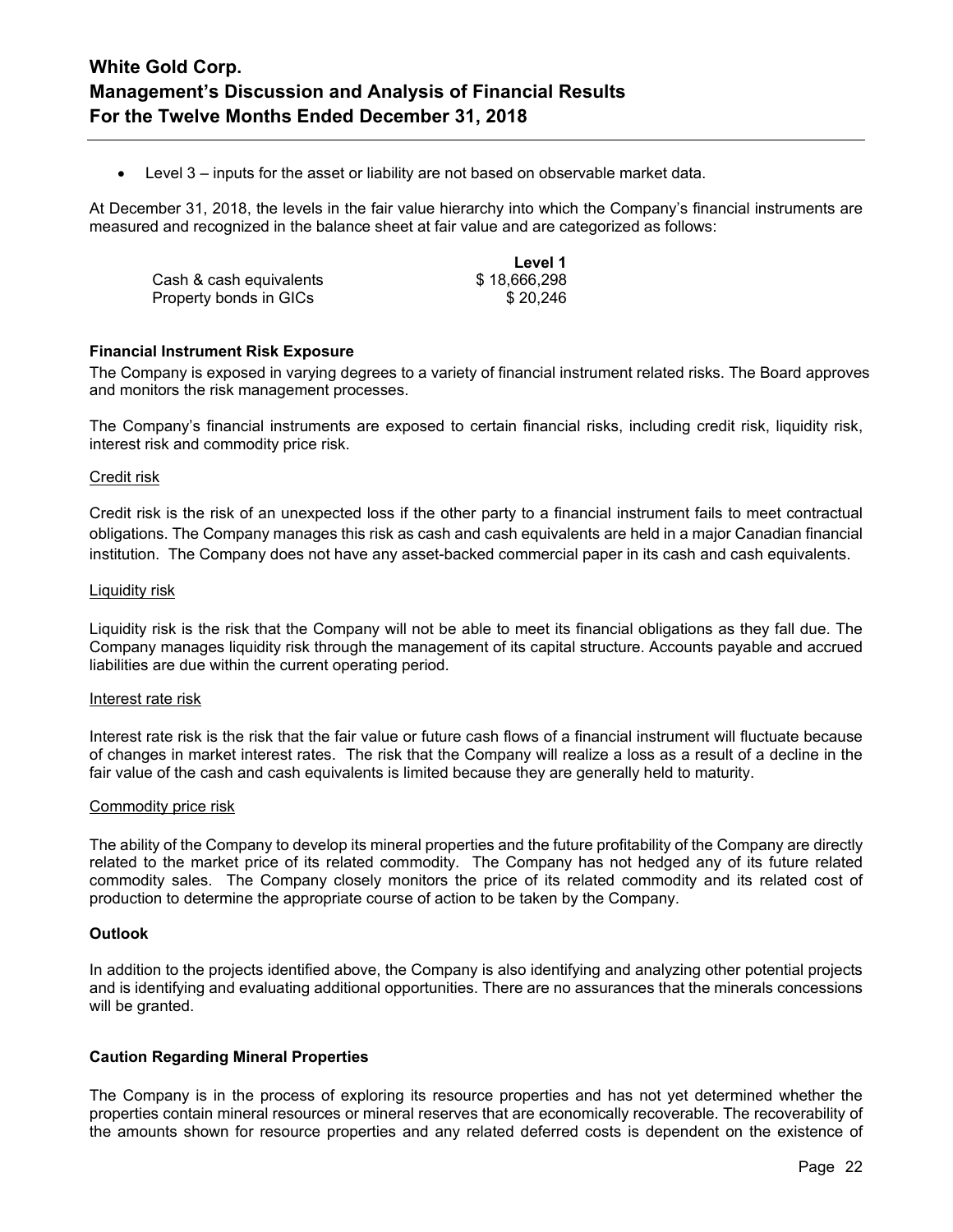economically recoverable mineral reserves, the ability of the Company to obtain the necessary financing to complete the development and future profitable production from the properties or proceeds from the disposition thereof.

### **Exploration and Evaluation Assets**

Expenditures on the exploration and evaluation of the mineral properties included:

|                     | <b>Twelve months ended</b><br>December 31, 2018 | Twelve months ended<br>December 31, 2017 |
|---------------------|-------------------------------------------------|------------------------------------------|
| <b>ARM</b>          | <b>NIL</b>                                      | <b>NIL</b>                               |
| Sixty-Mile          | <b>NIL</b>                                      | 1,713,515                                |
| Coffee Trend East   | 1,315,092                                       | 244,389                                  |
| Coffee Trend West   | 266,643                                         | 586,883                                  |
| <b>Beaver Creek</b> | 396,218                                         | 257,983                                  |
| Klondike            | 185,987                                         | 612,427                                  |
| Money               | 102,626                                         | 1,409,584                                |
| White-Stewart       | 3,509,012                                       | 1,883,123                                |
| White Gold          | 7,558,538                                       | 3,577,903                                |
| <b>Total</b>        | \$13,334,116                                    | \$10,285,807                             |

## **Accounting Estimates**

The preparation of consolidated financial statements in conformity with IFRS requires management to make estimates and assumptions that affect amounts reported in the Audited Consolidated Annual Financial Statements for the twelve months ended December 31, 2018 and Company notes. The Company accounting policies are described in the Audited Consolidated Annual Financial Statements for the twelve months ended December 31, 2018.

### **Internal Controls over Financial Reporting ("ICFR")**

No changes have occurred in the current period in the Company's ICFR that have materially affected, or are reasonably likely to materially affect, the Company's ICFR.

### **Disclosure Controls and Procedures**

The Chief Executive Officer and Chief Financial Officer of the Company are responsible for establishing and maintaining appropriate information systems, procedures and controls to ensure that information used internally and disclosed externally is complete, reliable and timely. They are also responsible for establishing adequate internal controls over financial reporting to provide sufficient knowledge to support the representations made in this MD&A and the Company's Audited Consolidated Annual Financial Statements for the period ended December 31, 2018 (together the "Annual Filings").

The Chief Executive Officer and Chief Financial Officer of the Company have filed the Venture Issuer Basic Certificate with the Annual Filings on SEDAR at www.sedar.com.

In contrast to the certificate required for non-venture issuers under National Instrument 52-109 – Certification of Disclosure in Issuers' Annual and Interim Filings ("NI 52-109"), the venture issuer basic certificate does not include representations relating to the establishment and maintenance of disclosure controls and procedures ("DC&P") and ICFR, as defined in NI 52-109. Investors should be aware that inherent limitations on the ability of certifying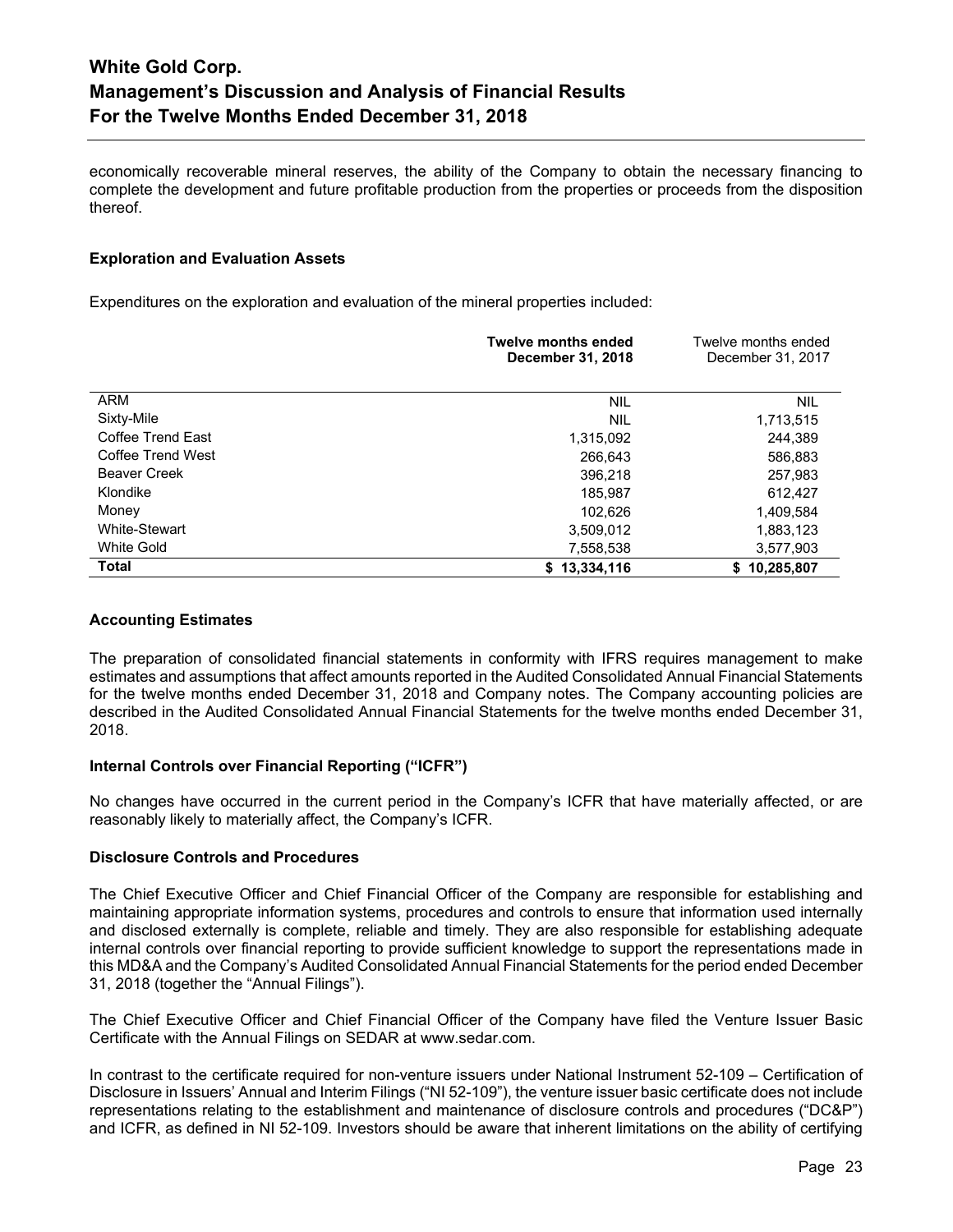officers of a venture issuer to design and implement on a cost-effective basis DC&P and ICFR as defined in NI 52-109 may result in additional risks to the quality, reliability, transparency, and timeliness of interim and annual filings and other reports provided under securities legislation.

### **Risk and Uncertainties**

The operations of the Company are speculative due to the high-risk nature of its business, which is the acquisition, financing, exploration, development and, if applicable, operation of mineral resource properties. In addition to the usual risks associated with an investment in a business at an early stage of development, management and the directors of the Company believe that, in particular, the following risk factors should be considered by prospective investors. These risk factors could materially affect the Company's future operating results and could cause actual events to differ materially from those described in forward–looking information relating to the Company. It should be noted that this list is not exhaustive and that other risk factors may apply. An investment in the Company may not be suitable for all investors.

### Availability of Financing

There is no assurance that additional funding will be available to the Company for additional exploration or for the substantial capital that is typically required in order to bring a mineral project to the production decision or to place a property into commercial production. There can be no assurance that the Company will be able to obtain adequate financing in the future or that the terms of such financing will be favourable. Failure to obtain such additional financing could result in the delay or indefinite postponement of further exploration and development of its properties.

### Nature of Mining, Mineral Exploration and Development Projects

Mining operations generally involve a high degree of risk. The Company's operations are subject to the hazards and risks normally encountered in the mineral exploration, development and production, including environmental hazards, explosions, unusual or unexpected geological formations or pressures and periodic interruptions in both production and transportation due to inclement or hazardous weather conditions. Such risks could result in damage to, or destruction of, mineral properties or producing facilities, personal injury, environmental damage, delays in mining, monetary losses and possible legal liability.

Exploration and development projects have no operating history upon which to base estimates of future cash operating costs. For development projects, reserve and resource estimates and estimates of cash operating costs are, to a large extent, based upon the interpretation of geologic data obtained from drill holes and other sampling techniques, and feasibility studies, which derive estimates of cash operating costs based upon anticipated tonnage and grades of ore to be mined and processed, ground conditions, the configuration of the ore body, expected recovery rates of minerals from the ore, estimated operating costs, anticipated climatic conditions and other factors. As a result, actual production, cash operating costs and economic returns could differ significantly from those estimated. Indeed, current market conditions are forcing many mining operations

to increase capital and operating cost estimates. It is not unusual for new mining operations to experience problems during the start-up phase, and delays in the commencement of production often can occur.

Mineral exploration is highly speculative in nature. There is no assurance that exploration efforts will be successful. Even when mineralization is discovered, it may take several years until production is possible, during which time the economic feasibility of production may change. Substantial expenditures are required to establish proven and probable mineral reserves through drilling. Because of these uncertainties, no assurance can be given that exploration programs will result in the establishment or expansion of mineral resources or mineral reserves. There is no certainty that the expenditures made by the Company towards the search and evaluation of mineral deposits will result in discoveries or development of commercial quantities of ore.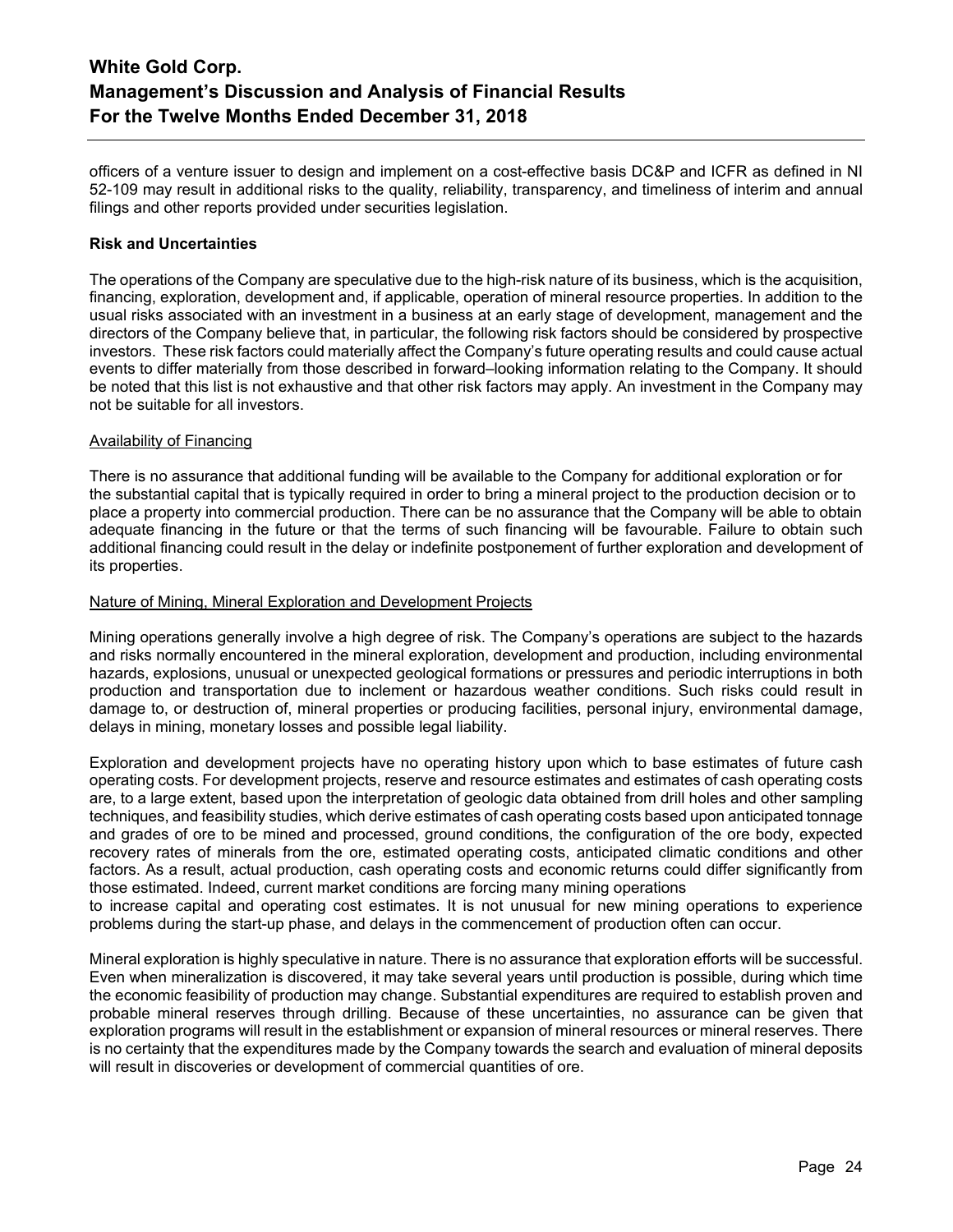### No Revenues

To date the Company has recorded no revenues from operations and the Company has not commenced commercial production on any property. There can be no assurance that significant losses will not occur in the near future or that the Company will be profitable in the future. The Company's operating expenses and capital expenditures may increase in subsequent years as consultants, personnel and equipment associated with advancing exploration, development and commercial production of the Company's properties. The Company expects to continue to incur losses unless and until such time as it enters into commercial production and generates sufficient revenues to fund its continuing operations, if any. The development of the Company's properties will require the commitment of substantial resources to conduct time-consuming development. There can be no assurance that the Company will generate any revenues or achieve profitability.

### Liquidity Concerns and Future Financings

The Company will require significant capital and operating expenditures in connection with the exploration and development of its properties. There can be no assurance that the Company will be successful in obtaining required financing as and when needed. Volatile markets may make it difficult or impossible for the Company to obtain debt financing or equity financing on favourable terms, if at all. Failure to obtain additional financing on a timely basis may cause the Company to postpone or slow down its development plans, forfeit rights in some or all of its properties or reduce or terminate some or all of its activities.

### Foreign Exchange

Mineral commodities are sold in United States dollars and consequently, the Company is subject to foreign exchange risks relating to the relative value of the Canadian dollar as compared to the US dollar. To the extent of the Company generates revenue upon reaching the production stage on its properties, it will be subject to foreign exchange risks as revenues will be received in US dollars while operating and capital costs will be incurred primarily in Canadian dollars. A decline in the US dollar would result in a decrease in the real value of the Company's revenues and adversely affect its financial performance.

#### Mineral Resource or Mineral Reserve

The Company is in the process of exploring its resource properties and has not yet determined whether the properties contain mineral resources or mineral reserves that are economically recoverable. The recoverability of the amounts shown for resource properties and any related deferred costs is dependent on, amongst other things, the availability of permits and licenses, adequate infrastructure, the existence of economically recoverable mineral reserves, the ability of the Company to obtain the necessary financing to complete the development and future profitable production from the properties or proceeds from the disposition thereof.

Even once the Company has estimated any additional mineral resources or any mineral reserves, there are numerous uncertainties inherent in estimating mineral resources and mineral reserves, including many factors beyond the control of the Company. Such estimates are a subjective process, and the accuracy of any mineral resource or mineral reserve estimate is a function of the quantity and quality of available data and of the assumptions made and judgments used in engineering and geological interpretation. These amounts are estimates only and the actual level of mineral recovery from such deposits may be different.

Differences between management's assumptions, including economic assumptions such as metal prices and market conditions, and actual events could have a material adverse effect on the Company's mineral reserve or resource estimates, as applicable, from time to time.

Unless otherwise indicated, mineralization figures presented in this MD&A and in any NI 43-101 technical reports filed by the Company are based upon estimates made by geologists and the Company's personnel. Although the mineral resource figures set out in this MD&A and in such technical reports have been carefully prepared and reviewed or verified by qualified persons, these amounts are estimates only and no assurance can be given that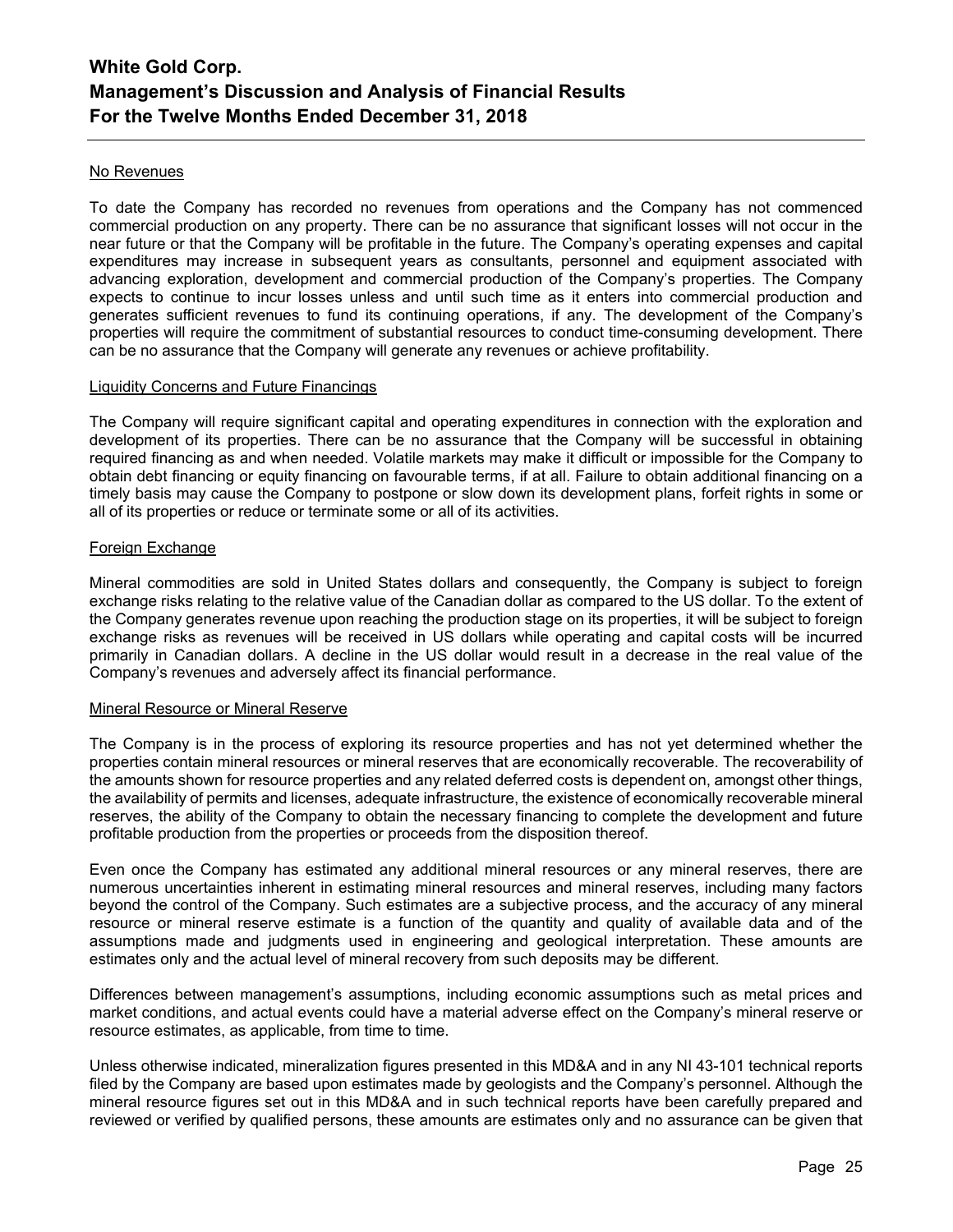an identified mineral resource will ever become a mineral reserve or in any way qualify as a commercially mineable (or viable) ore body which can be legally and economically exploited. These estimates are imprecise and depend upon geological interpretation and statistical inferences drawn from drilling and sampling analysis, all of which may prove to be unreliable. Furthermore, there are risks related to the reliability of analytical results and unforeseen possible variations in grade or other considerations.

#### Licences and Permits, Laws and Regulations

The Company's exploration activities require permits and approvals from various government authorities, and are subject to extensive federal, provincial, state and local laws and regulations governing prospecting, development, production, exports, taxes, labour standards, occupational health and safety, mine safety and other matters. Such laws and regulations are subject to change, can become more stringent and compliance can therefore become costlier. In addition, the Company may be required to compensate those suffering loss or damage by reason of its activities. There can be no guarantee that the Company will be able to maintain or obtain all necessary licences, permits and approvals that may be required to explore and develop its properties, commence construction or operation of mining facilities.

#### Mineral Commodity Prices

The profitability of the Company's operations will be dependent upon the market price of mineral commodities. Mineral prices fluctuate widely and are affected by numerous factors beyond the control of the Company. The level of interest rates, the rate of inflation, the world supply of mineral commodities and the stability of exchange rates can all cause significant fluctuations in prices. Such external economic factors are in turn influenced by changes in international investment patterns, monetary systems and political developments. The price of mineral commodities has fluctuated widely in recent years, and future price declines could cause commercial production to be impracticable, thereby having a material adverse effect on the Company's business, financial condition and result of operations.

### **Environmental**

The Company's activities are subject to extensive federal, provincial state and local laws and regulations governing environmental protection and employee health and safety. Environmental legislation is evolving in a manner that is creating stricter standards, while enforcement, fines and penalties for non-compliance are also increasingly stringent. The cost of compliance with changes in governmental regulations has the potential to reduce the profitability of operations. Further, any failure by the Company to comply fully with all applicable laws and regulations could have significant adverse effects on the Company, including the suspension or cessation of operations.

#### Title to Properties

The acquisition of title to resource properties is a very detailed and time-consuming process. The Company may hold its interest in certain of its properties through mining claims. Title to, and the area of, the mining claims may be disputed. There is no guarantee that such title will not be challenged or impaired. There may be challenges to the title of the properties in which the Company may have an interest, which, if successful, could result in the loss or reduction of the Company's interest in the properties.

#### Uninsured Risks

In the course of exploration and development of mineral properties, certain risks, and in particular, unexpected or unusual geological operating conditions including explosions, rock bursts, cave- ins, fire and earthquakes may occur. It is not always possible to fully insure against such risks as a result of high premiums or other reasons. Should such liabilities arise, they could reduce or eliminate any future profitability and result in increasing costs and a decline in the value of the Common Shares.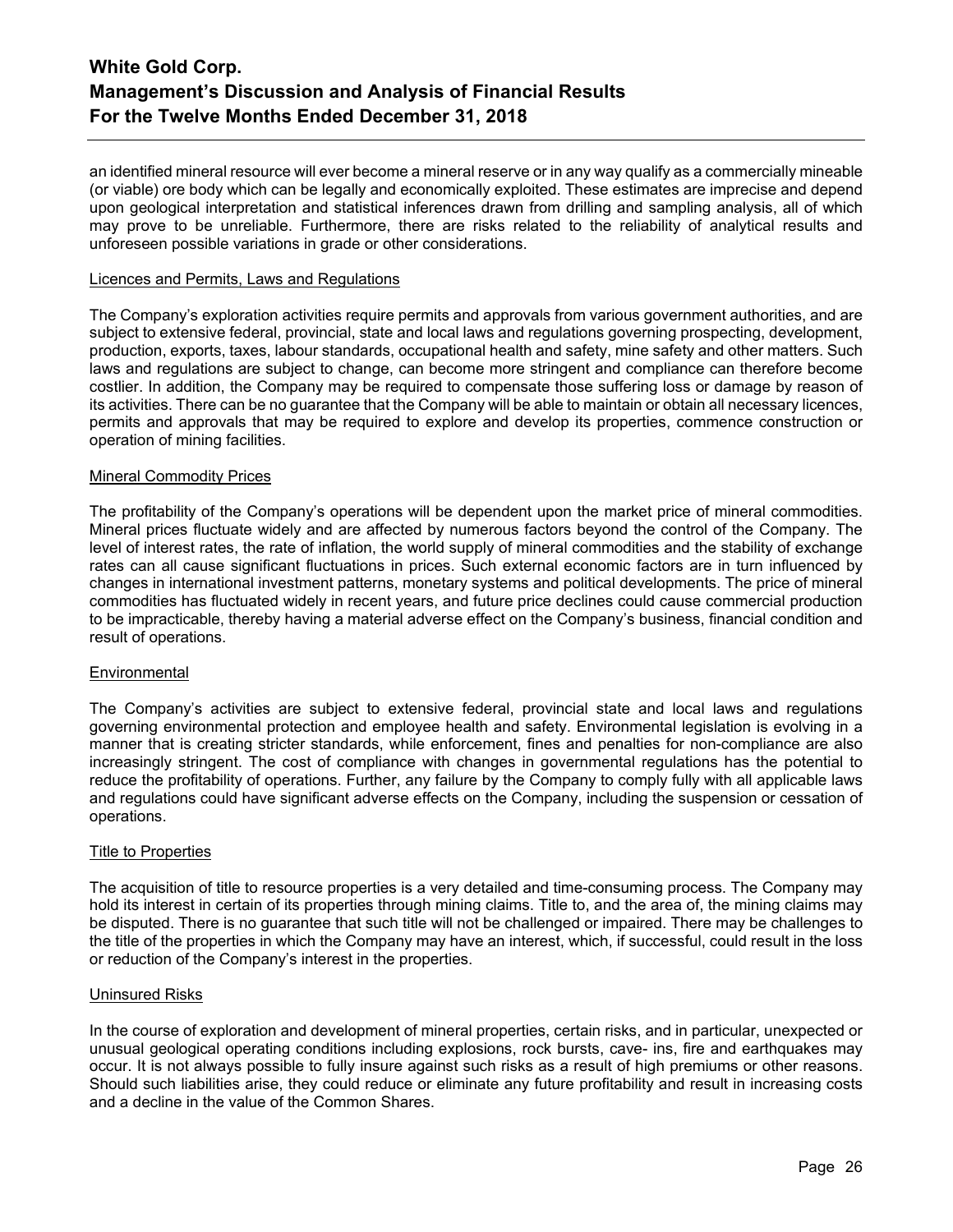### Management

The Company is dependent on a relatively small number of key personnel, the loss of any of whom could have an adverse effect on the Company.

#### **Competition**

The Company competes with many other mineral exploration and development companies that have substantially greater resources than the Company. Such competition may result in the Company being unable to acquire desired properties, recruit or retain qualified employees or acquire the capital necessary to fund its operations and develop its properties. The Company's inability to compete with other mining companies for these resources would have a material adverse effect on the Company's results of operation and business.

#### Dependence on Outside Parties

The Company has relied upon consultants, engineers and others and intends to rely on these parties for development, construction and operating expertise. Substantial expenditures are required to establish mineral resources and mineral reserves through drilling, to carry out environmental and social impact assessments, to develop metallurgical processes to extract metal and, in the case of new properties, to develop the exploration and plant infrastructure at any particular site. If such parties' work is deficient or negligent or is not completed in a timely manner, it could have a material adverse effect on the Company.

#### Qualified Personnel

Recruiting and retaining qualified personnel in the future is critical to the Company's success. As the Company develops its projects, the need for skilled labour will increase. The number of persons skilled in the exploration and development of mineral properties is limited and competition for this workforce is intense. The development of the Company's properties may be significantly delayed or otherwise adversely affected if the Company cannot recruit and retain qualified personnel as and when required.

#### Availability of Reasonably Priced Raw Materials

The Company will require a variety of raw materials in its business. To the extent these materials are unavailable or available only at significantly increased prices, the Company's financial performance could be adversely impacted.

#### Share Price Fluctuations

The market price of securities of many companies experience wide fluctuations in price that are not necessarily related to the operating performance, underlying asset values or prospects of such companies. There can be no assurance that fluctuations in the price of the Common Shares will not occur.

#### Conflicts of Interest

Certain of the Company's directors and officers serve or may agree to serve as directors or officers of other companies and, to the extent that such other companies may participate in ventures in which the Company may participate, the directors of the Company may have a conflict of interest in negotiating and concluding terms respecting such participation.

### **Outstanding Shares, Options and Warrants**

At April 29, 2019, the Company had the following outstanding securities:

Common Shares **- 111,602,019**